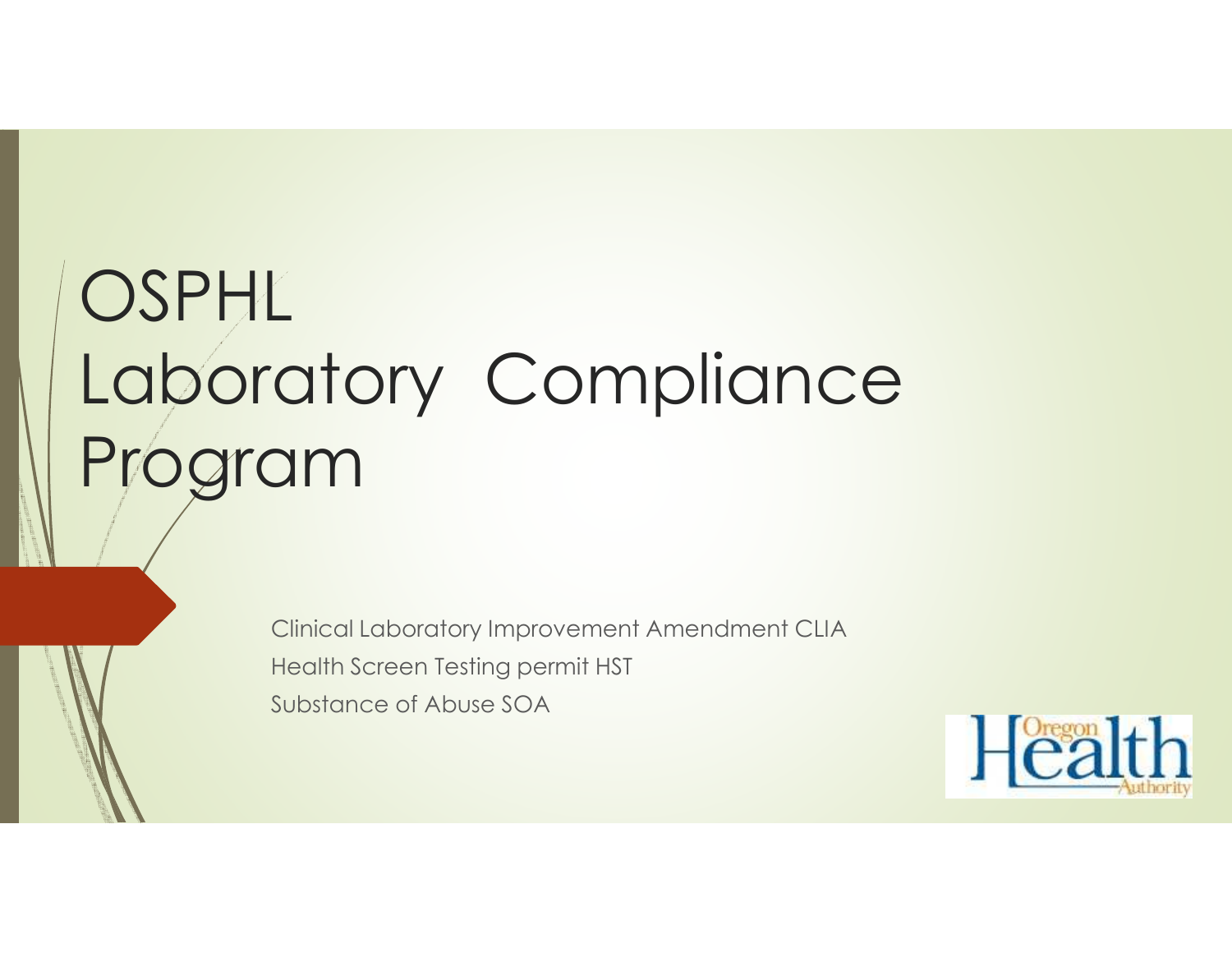#### Objective The participants will learn about CLINICAL LABORATORY REGULATIONS

- -Who we are, when to call and where to contact Laboratory Compliance Section for laboratory questions and concerns
- Different types of laboratory regulations and the specific requirements for each.
- - Ultimate goal is to achieve and maintain sustainable laboratory compliance to ensure quality laboratory testing

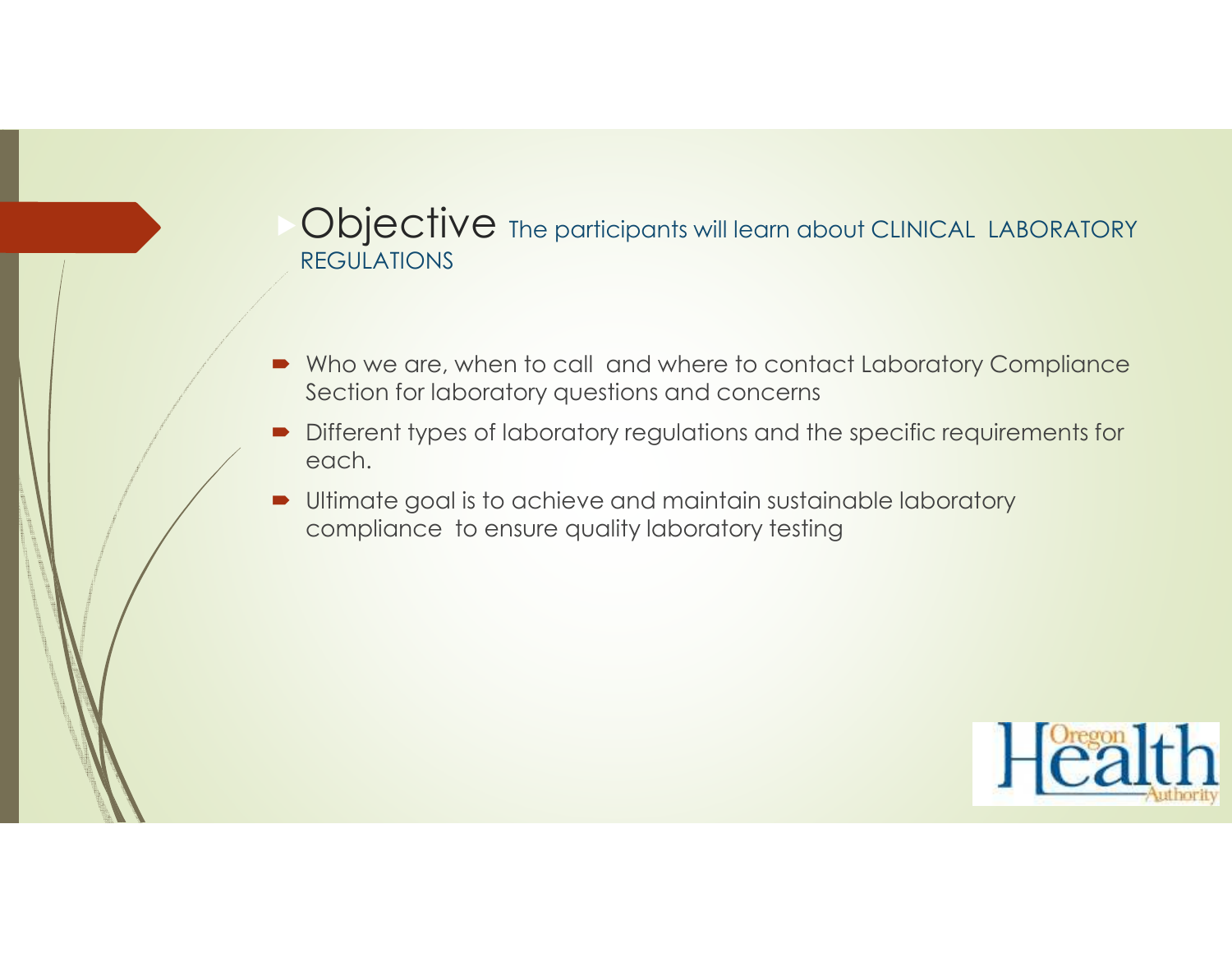# Organizational chart

#### **Public Health Division**

Three Centers

- 1.Health Protection,
- 2.Prevention and Health Promotion and
- 3.Public Health Practice

OSPHL includes Virology/Immunology SectionGeneral Microbiology SectionNewborn Screening Section Laboratory Operations SectionLaboratory Compliance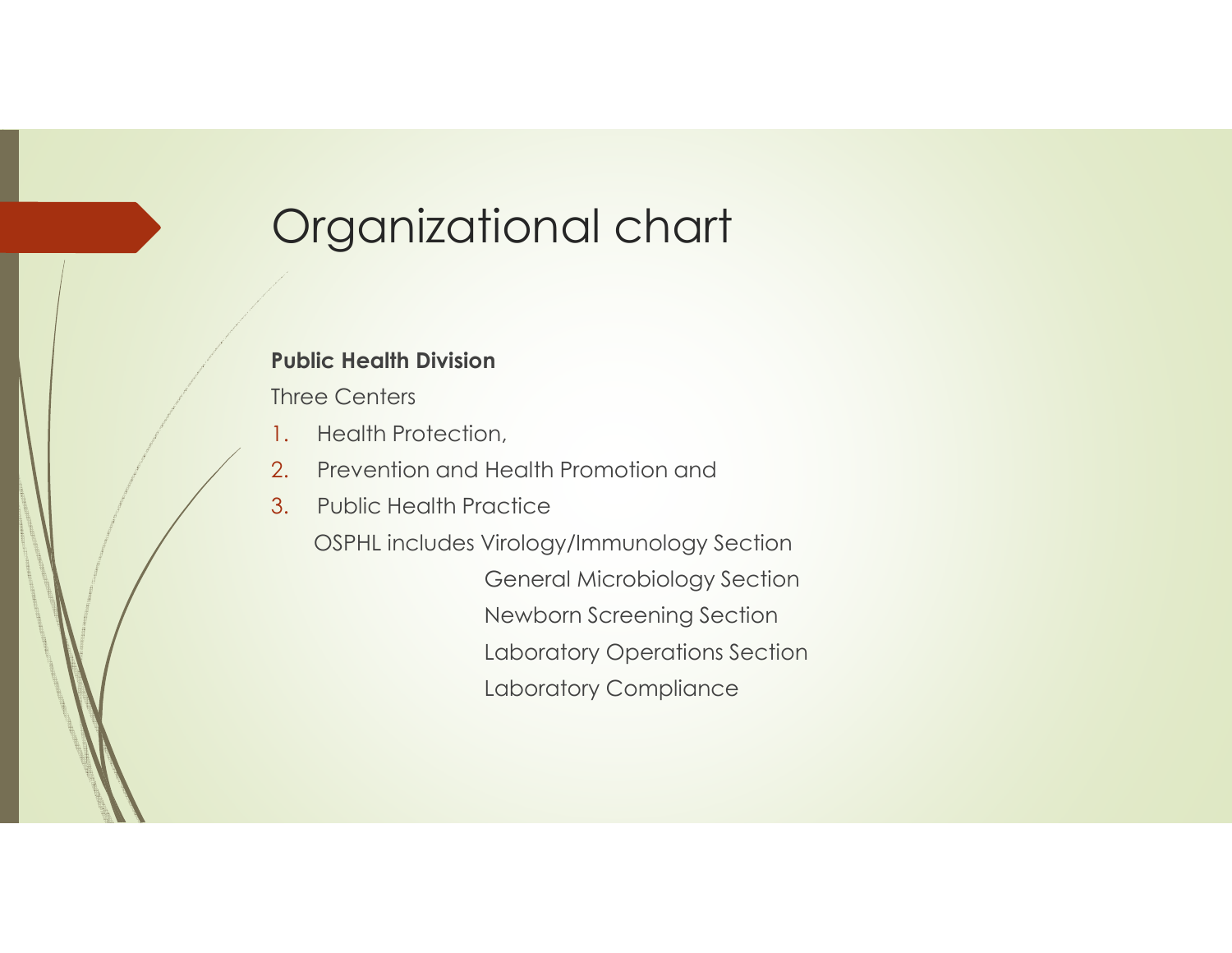# Organizational chart LCS

#### **Laboratory Compliance Section**

Clinical Laboratory Regulation

- -Clinical Laboratory Improvement Amendment (CLIA)
- -Health Screen Testing Permit (HST)
- -Substance of Abuse (SOA)

Environmental Laboratory Regulation

-Oregon Environmental Accreditation Program (ORELAP)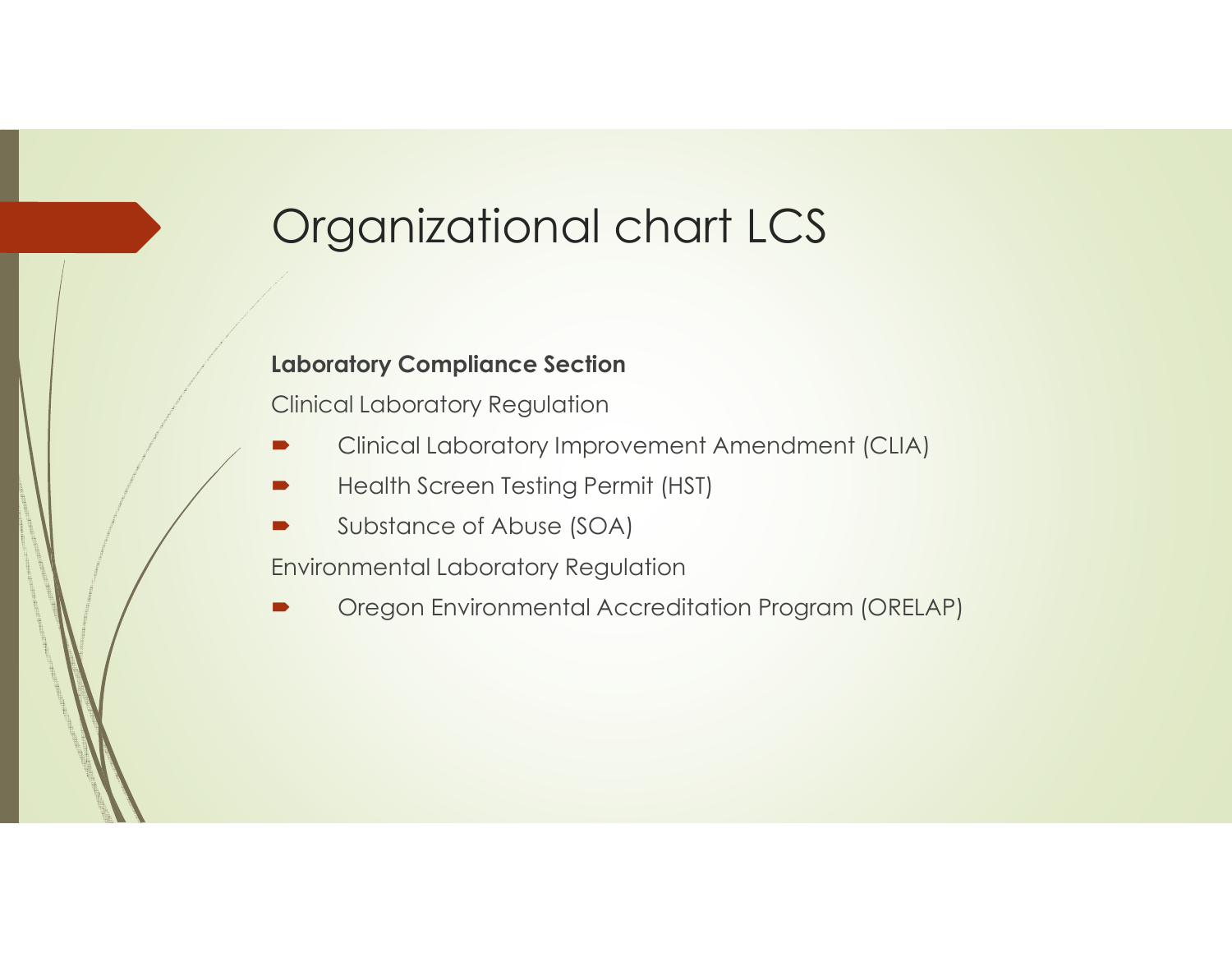#### Who are we

- The Oregon Laboratory Compliance Section within the Oregon State Public<br>Health Laboratory contracts with the Conters for Medicare & Medicaid Health Laboratory , contracts with the Centers for Medicare & Medicaid Service (CMS) to carry out the Clinical Laboratory Improvement Amendment (CLIA) in Oregon.
- -Our office is the State Agency (SA) for CMS CLIA Region 10 Office (RO)
- Our staff is as followed: one full time CLIA inspector, one part time CLIA<br>inspector, one full time Office Admin 2 and one Pregram Manager inspector, one full time Office Admin 2 and one Program Manager.
- -General phone 503-693-4125
- -General email lc.info@state.or.us website www.healthoregon.org/ll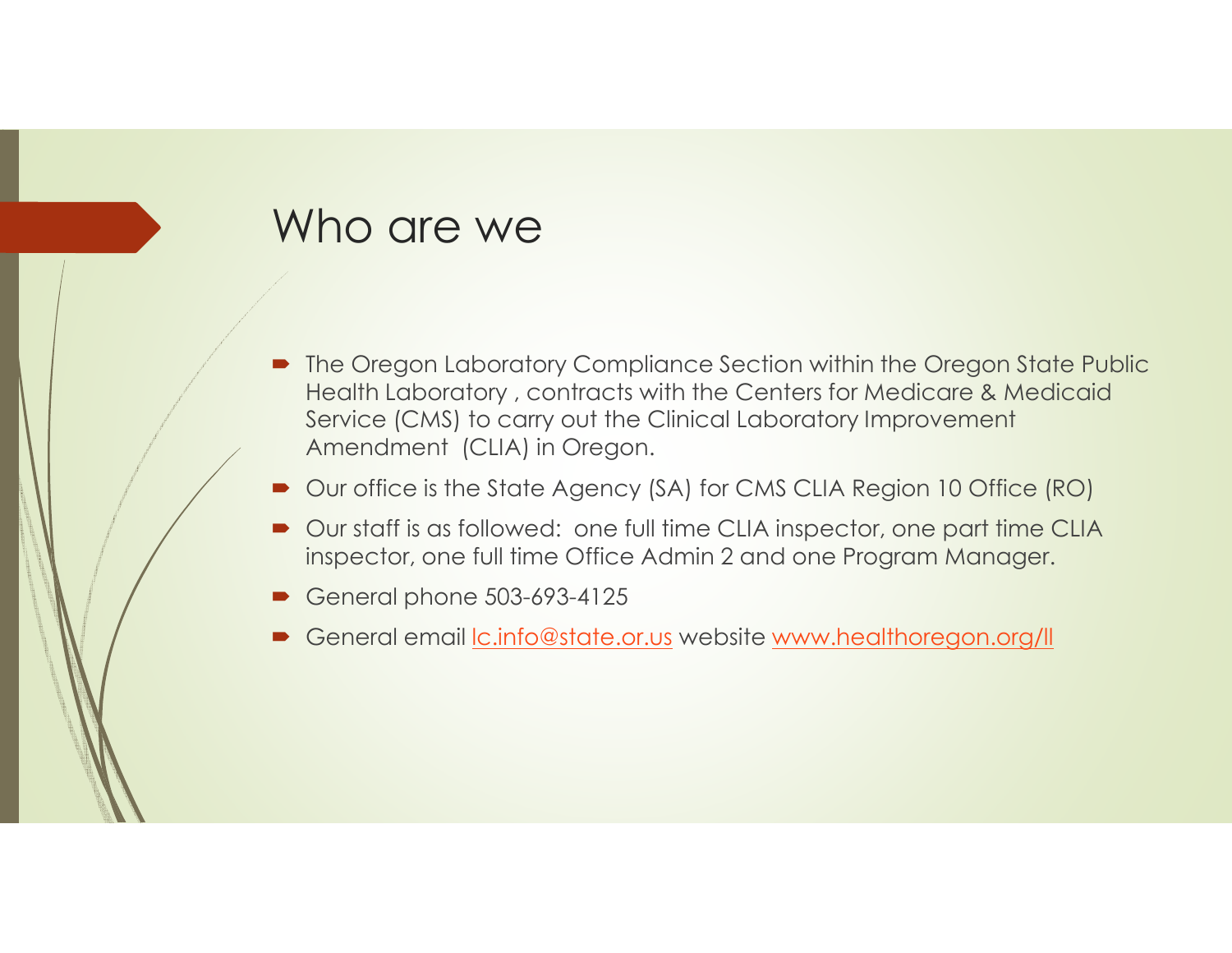#### What do we do

#### **Our office regulates every Oregon clinical laboratory or facility that performs** :

- A clinical laboratory test on human specimens for diagnosis, treatment of<br>Care at bealth assessment, and is 100% funded by federal CMS CLIA Gran care, or health assessment and is 100% funded by federal CMS CLIA Grant **CLIA**
- -Health screening or health fair testing (\$150.00/2 years) **HST**
- - Non-medical (i.e. pre-employment, insurance qualification) substance of abuse testing (\$ 50.00/year) **SOA**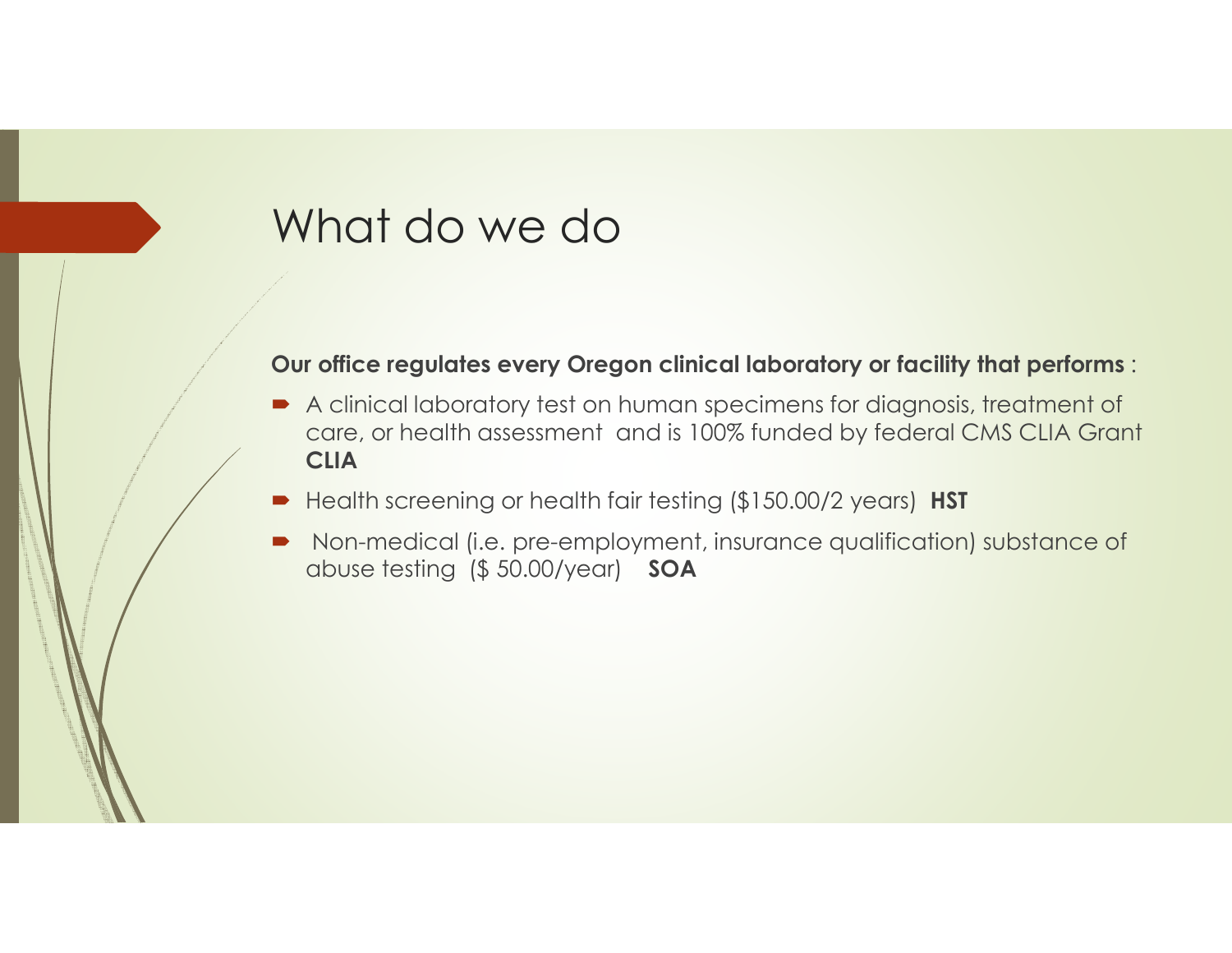# Laboratories in Oregon

#### **Total CLIA Certificates permits registries 3,045**

#### **Total CLIA labs 2,787**

|                         |                    |     | Compliance Labs 266 10% onsite survey by SA           |
|-------------------------|--------------------|-----|-------------------------------------------------------|
|                         |                    |     | Accredited Labs 179 6% onsite survey by CAP, JC, COLA |
|                         | <b>PPMP Labs</b>   |     | 617 22% no direct oversight                           |
|                         | <b>Waived Labs</b> |     | 1,725 62% minimal direct oversight                    |
| <b>Fee Based Labs :</b> |                    | 258 |                                                       |
|                         | <b>HST</b> Permit  | 100 |                                                       |
|                         | SOA Registry       | 158 |                                                       |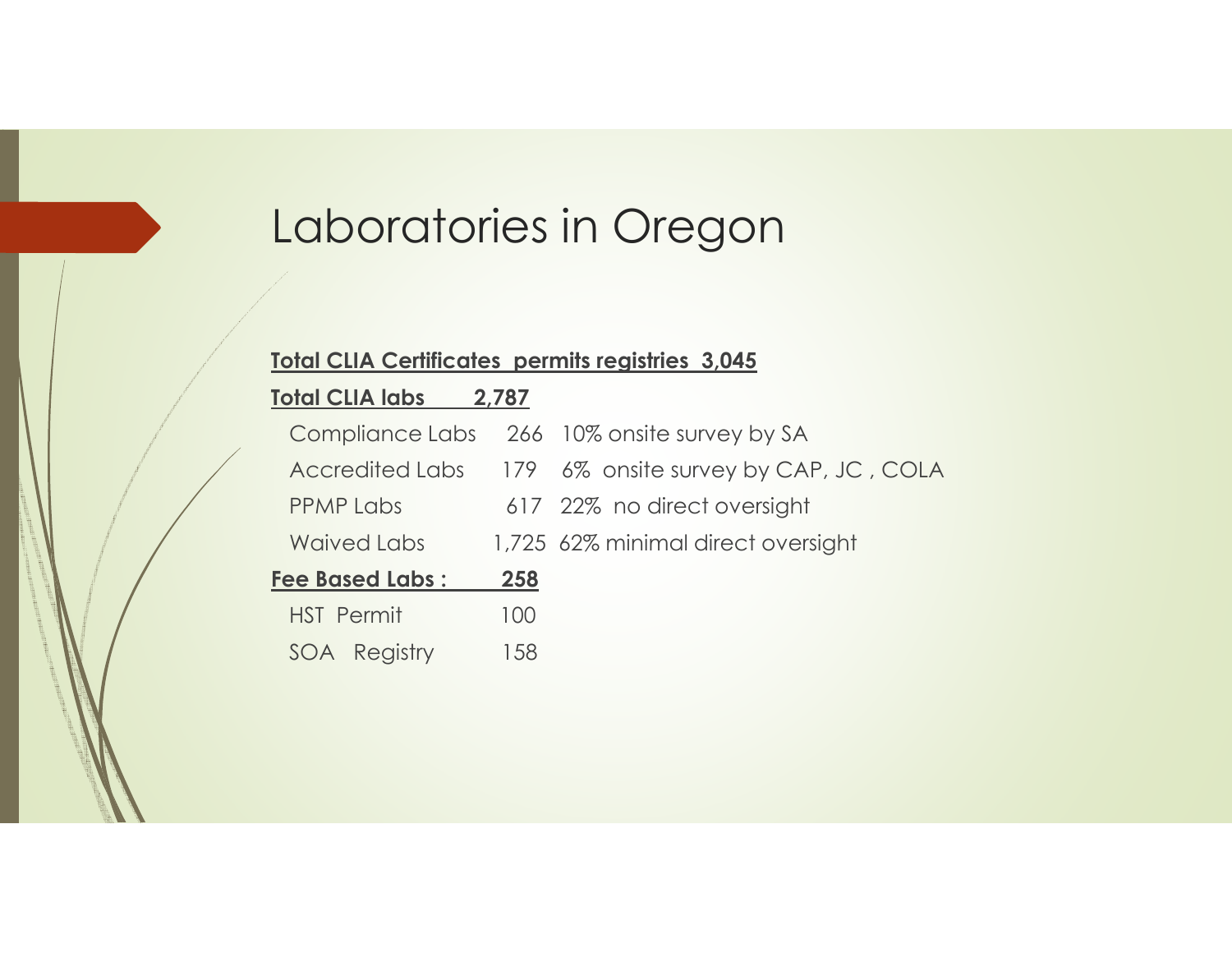### Current Statistics-Enrollment

| CLIA total number of laboratories    | 254,975 |       |
|--------------------------------------|---------|-------|
| <b>Total Non-Exempt</b>              | 246,650 |       |
| Compliance                           | 18,385  | 7.5%  |
| Accredited                           | 16,441  | 6.6%  |
| <b>Provider Performed Microscopy</b> | 34,808  | 14.1% |
| Waived                               | 177,016 | 71.8% |
| Exempt                               | 8,325   |       |
| New York                             | 4,256   |       |
| Washington                           | 4,069   |       |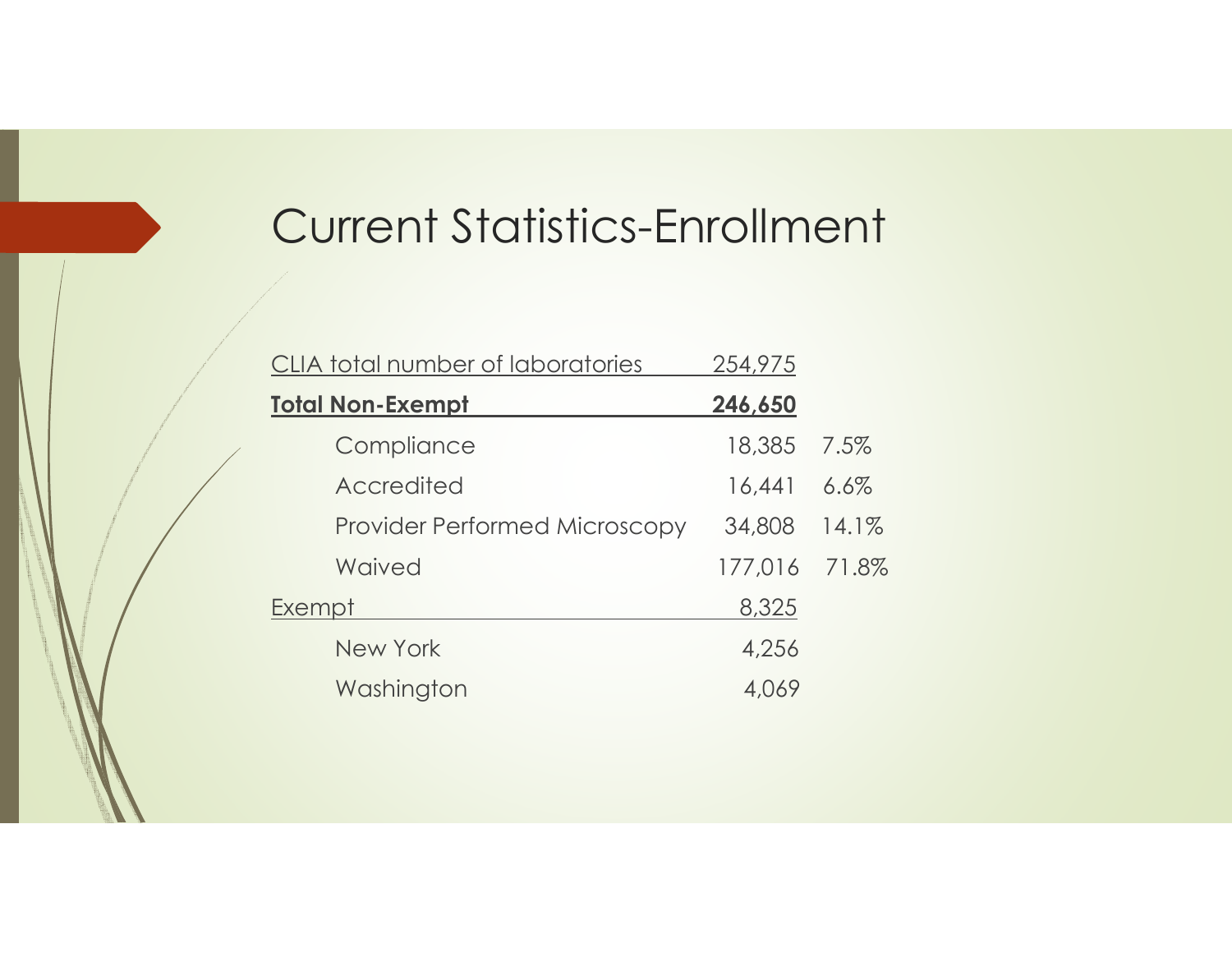# The laboratory of the future moves outside the walls

#### **An entity performing a test is defined by CLIA as a laboratory**

- Article in MLO by Anthony Kurec (April 20, 2016)states that studies have<br>Concluded that <sup>70%</sup> of medical decision making is based on diggnestic concluded that 70% of medical decision-making is based on diagnostic laboratory testing, (reference #2)
- - "The earliest published reference to the claim, and the one most frequently cited, is from 1996, by Forsman at the Mayo Clinic in the USA. the author states: 'We know that, although the laboratory represents a small percentage of medical center costs, it leverages 60–70% of all critical decisions, e.g. admission, discharge and therapy' " (reference #3)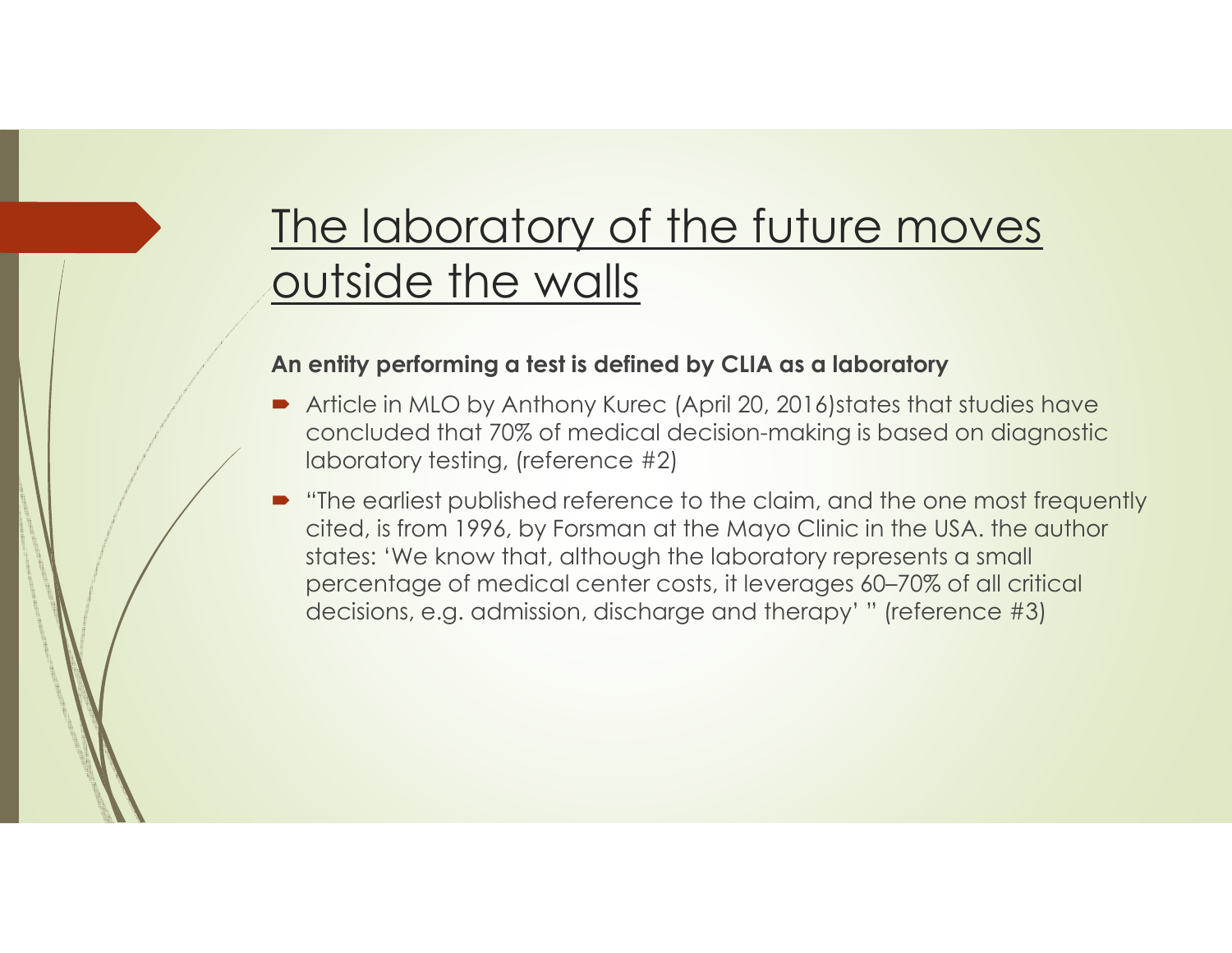### When to apply for a CLIA certificate

**A CLIA certificate is required when at least one laboratory test is performed for the diagnosis, treatment or health assessment for a patient.**

The Food and Drug Administration (FDA) determines the categorization of a test, not CMS CLIA

You may check the categorization of a test on the FDA website at http://www.accessdata.fda.gov/scripts/cdrh/cfdocs/cfClia/

analyteswaived.cfm

The Code of Federal Regulations (CFR) for the CLIA Standards /Conditions regulations are based on the two categories of tests: waived or non-waivedWhich CLIA certificate is appropriate for you?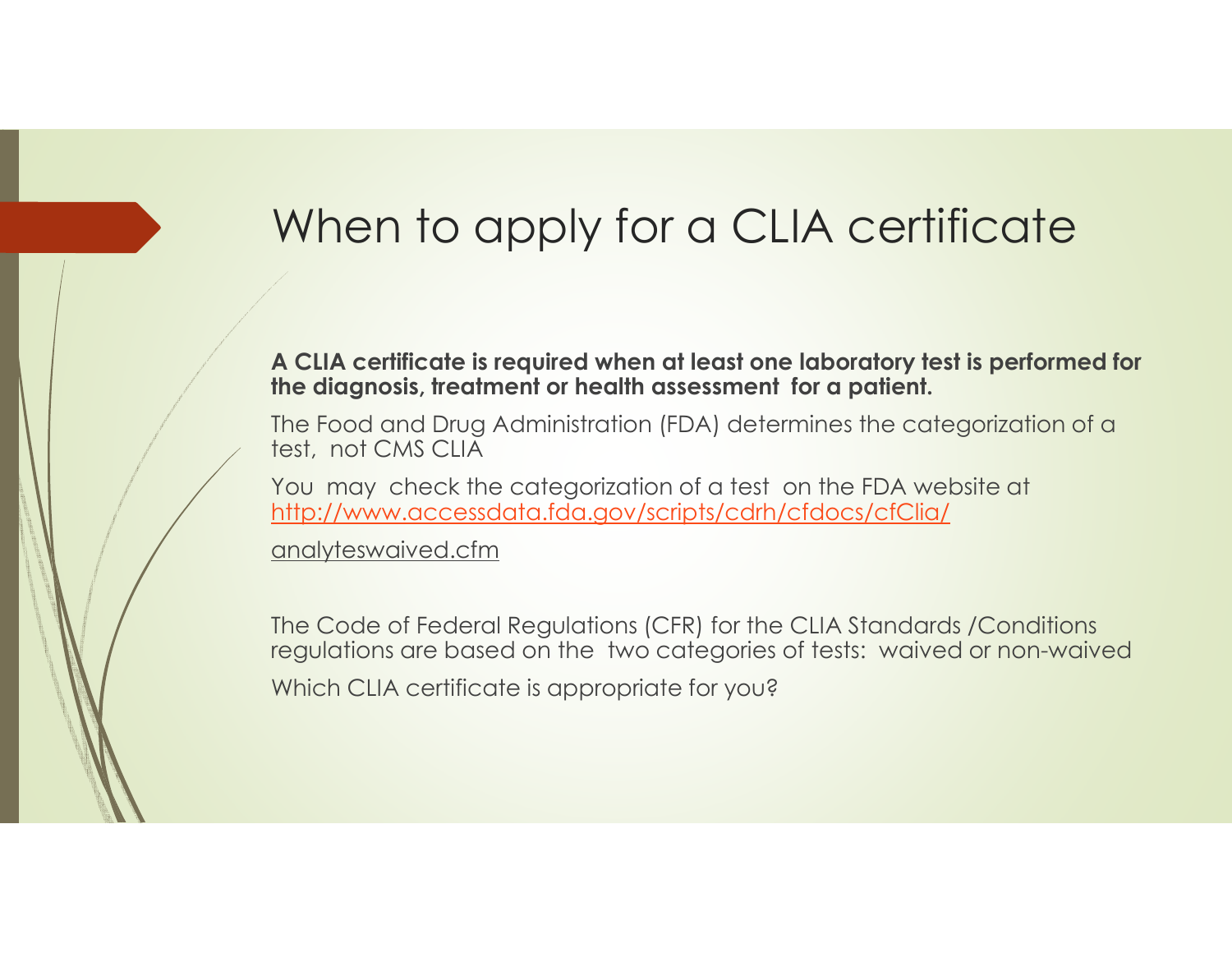### Types of CLIA certificates

#### **Waived Tests**:

■ Certificate of Waiver (COW)

#### **Non waived tests**:

- Certificate of Provider Performed Microscopy Procedures (PPMP)
- Certificate of Compliance (COC)
- Certificate of Accreditation (COA)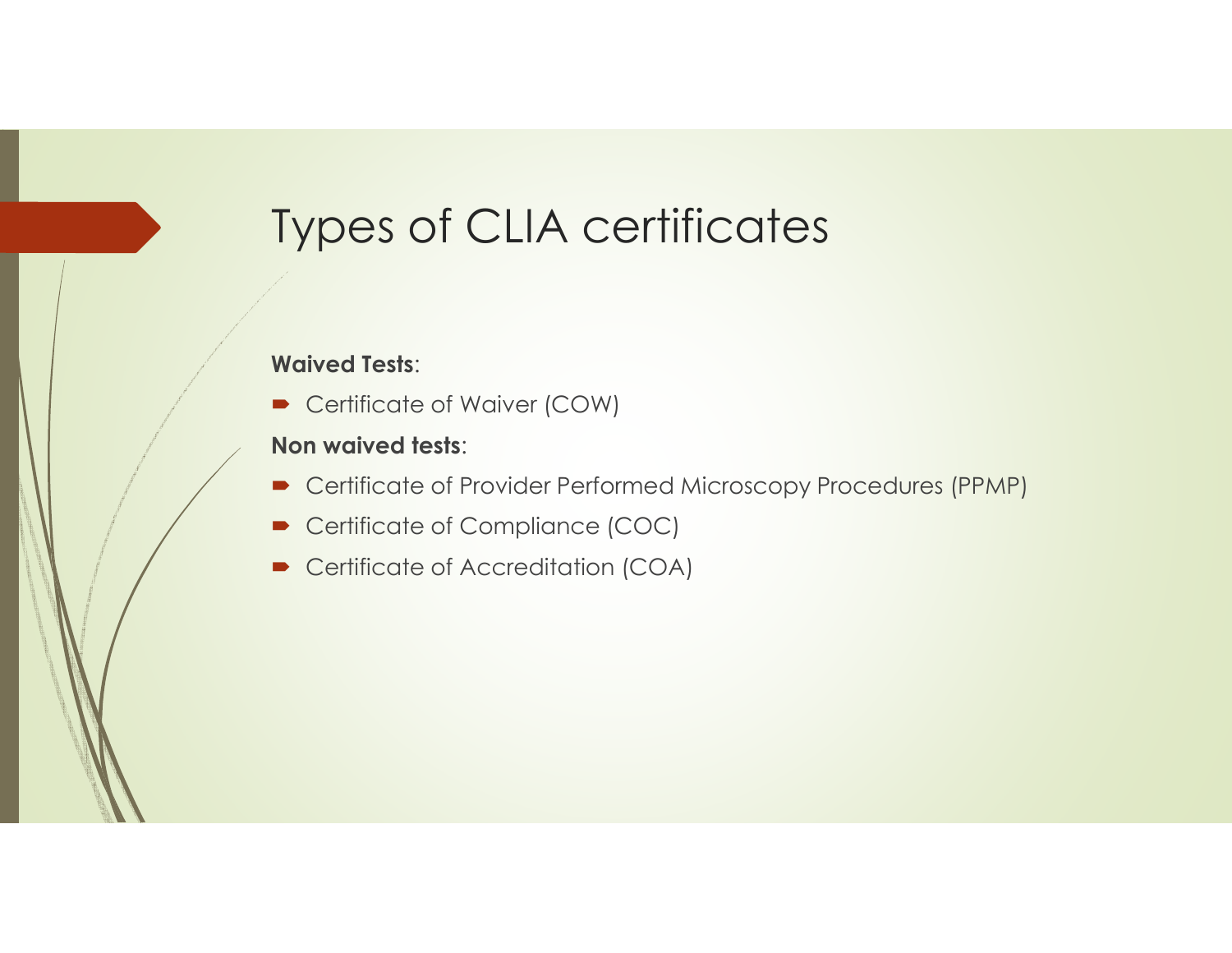### CLIA requirements for waived testing

- -Enroll in the CLIA program by obtaining a certificate;
- Pay the certificate fee (\$150.00) every two years;
- Follow the manufacturers' instructions for the waived tests you are<br>performing: performing;
- - Notify our office (SA) of any changes in ownership, name,address or director within 30 days, or if you wish to add tests that are more complex; and
- Permit inspections by a CMS agent, such as a surveyor from the SA.<br>However, your laboratory is not subject to a routine survey or inspec However, your laboratory is not subject to a routine survey or inspection.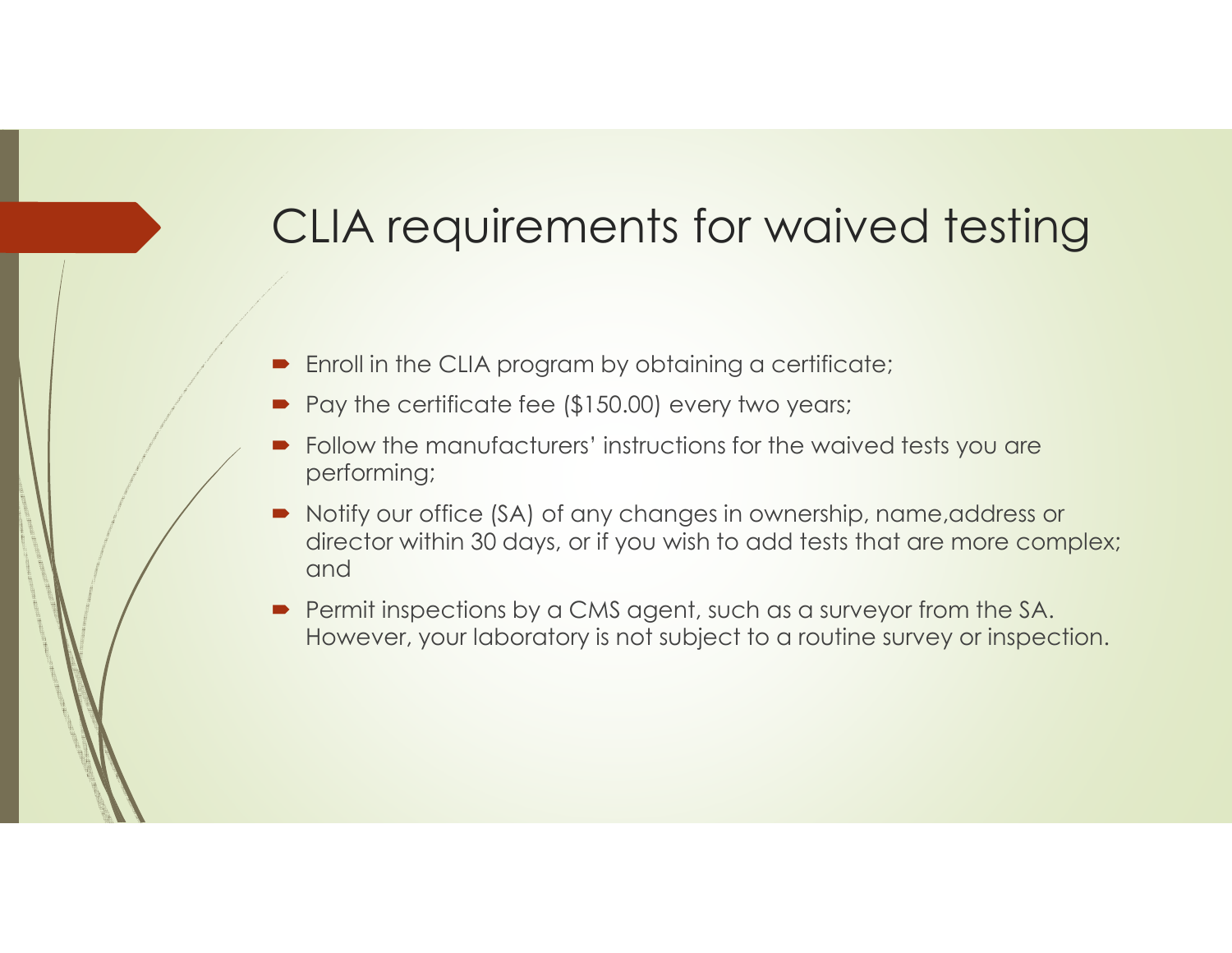### CDC reference booklet

#### **Ready? Set? Test?**

PATIENT TESTING IS IMPORTANT Get the right results. Office of Surveillance, Epidemiology, and Laboratory ServicesLaboratory Science, Policy, and Practice Program Officehttp://wwwn.cdc.gov/clia/Resources/WaivedTests/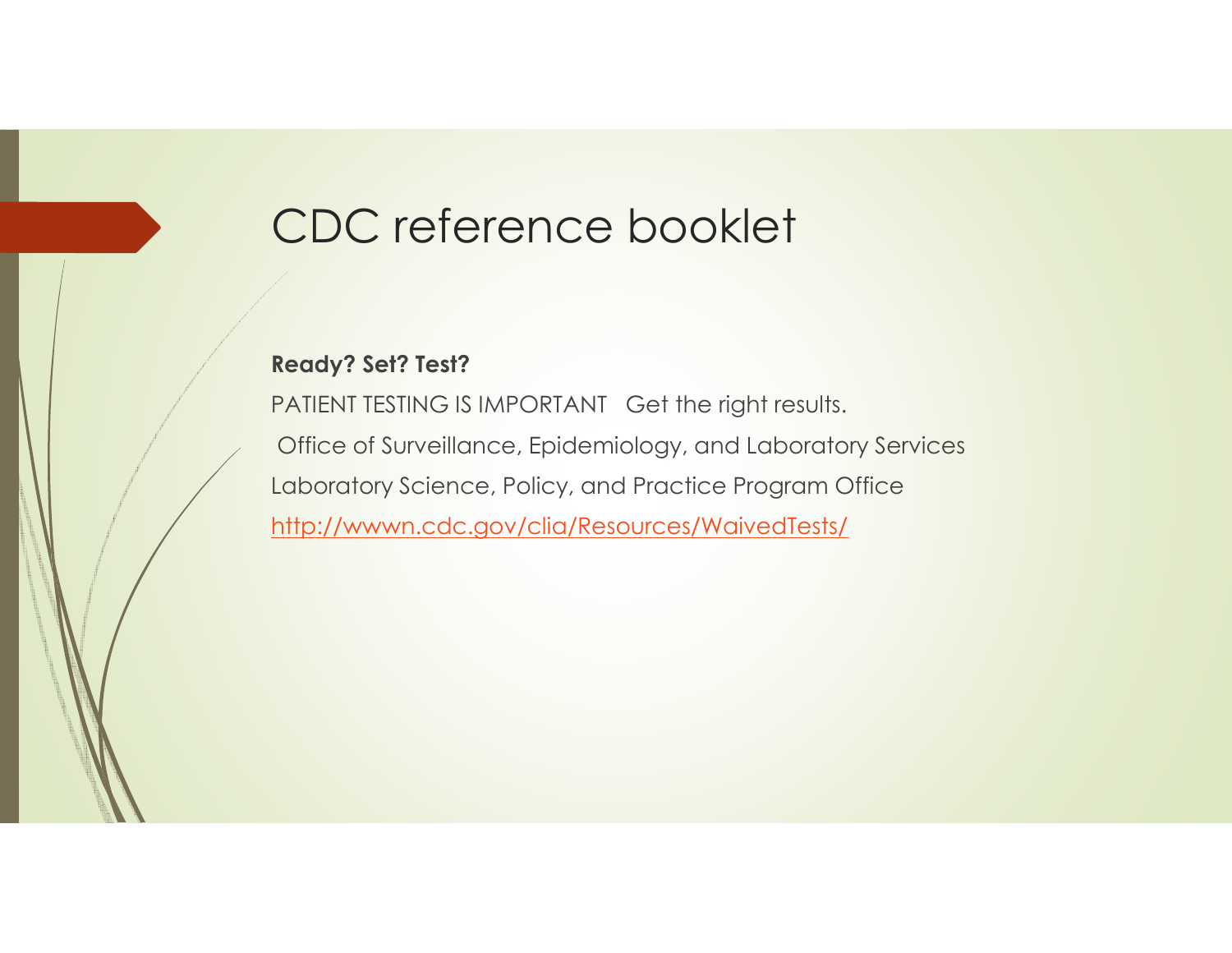### COW - Certificate of Waiver

#### **Waived from**:

- Personnel Standards
- Routine on-site inspections
- Proficiency testing requirements

#### **Subject to:**

- Inspections for complaints and if selected for random\* inspection to<br>Malidate only waived categorized tests are performed and manufacture validate only waived categorized tests are performed and manufacturer instructions are met
- Perform tests only at the written request of authorized provider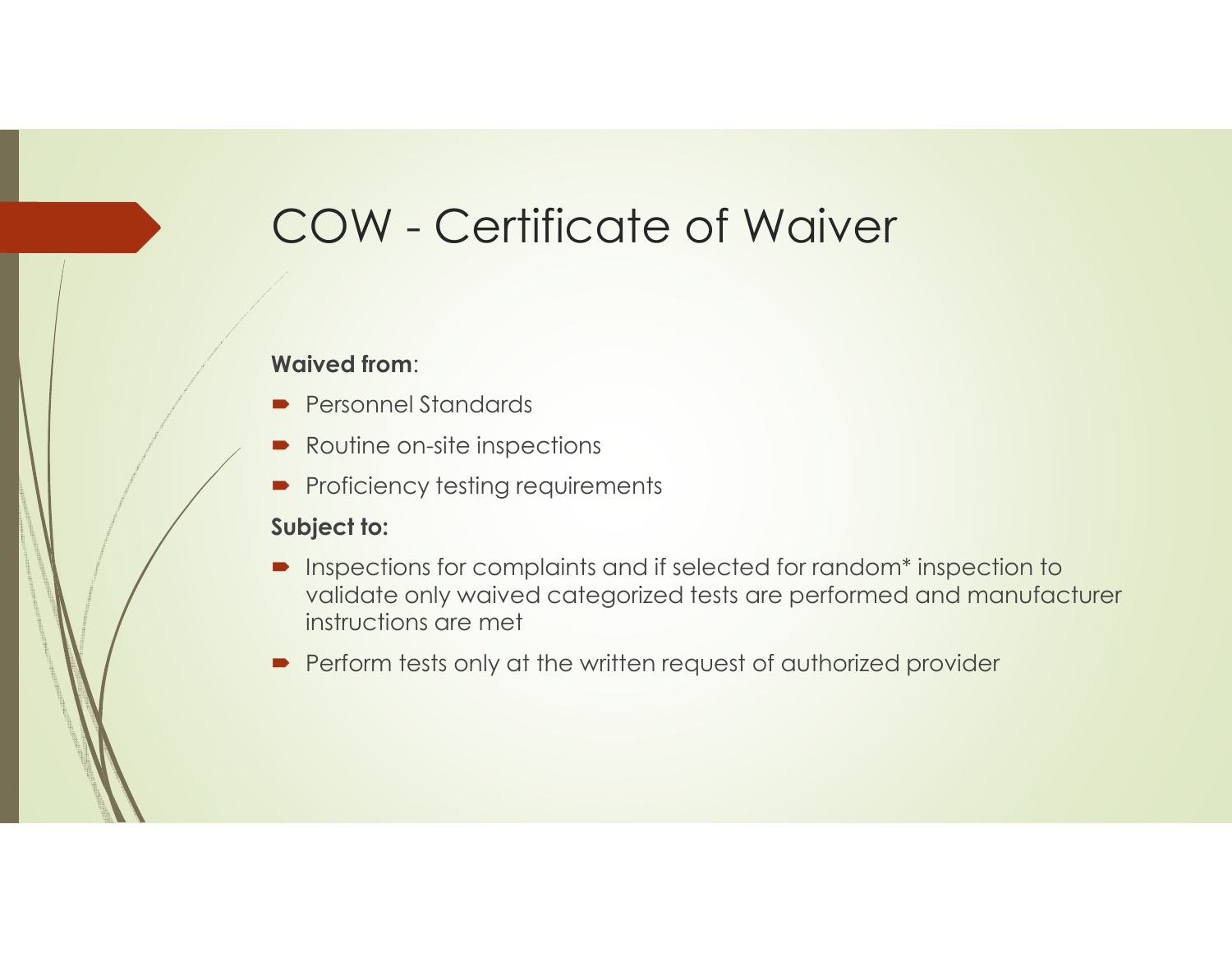### Authorized providers ORS 438.430(1)

Medical Doctor **Canadian Contract Physicians** Doctor of Osteopathy Certified Nurse Practitioner Doctor of Podiatric Medicine Certified Nurse midwifePhysicians' Assistant Certified RN Anesthetist Doctor of Chiropractic Med Clinical Nurse Specialist Naturopathic Doctor Pharmacists for MTM Doctor of Dental ScienceDoctor of Medical Dentistry

Licensed Direct Entry Midwife (Medication Therapy Management)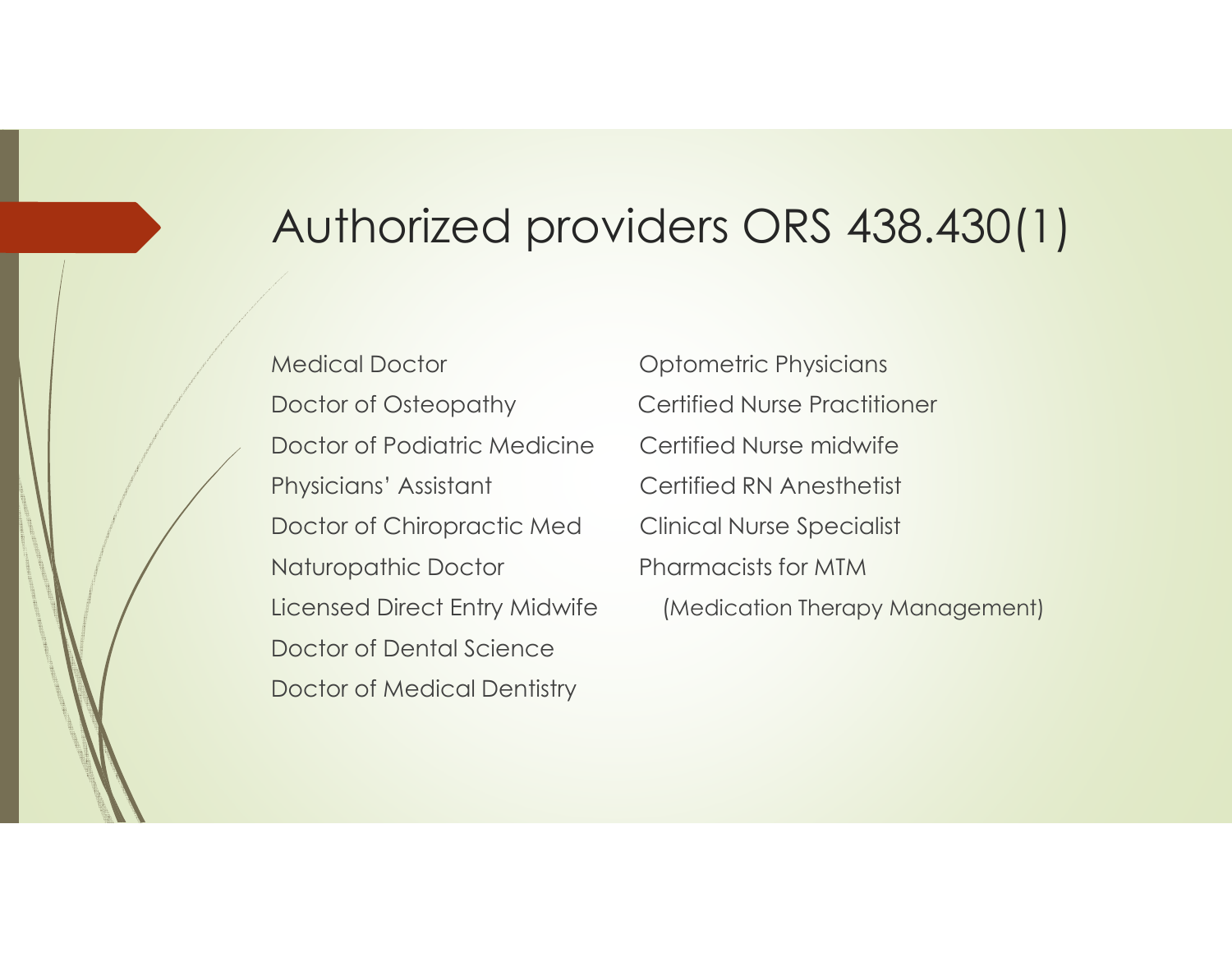### Policies for Written orders to perform a test

#### **The laboratory must have a written policy that clearly identifies**

- Who is the authorized provider to order tests to be performed under the CLLA cortificator CLIA certificate.
- The use of standing orders and what interval standing orders should be<br>reconfirmed reconfirmed.
- Designate testing personnel signed off as trained and competent to nerform the test(s) perform the test(s)
- Results are released to the ordering provider responsible for using the test<br>results to provide care to the patient results to provide care to the patient.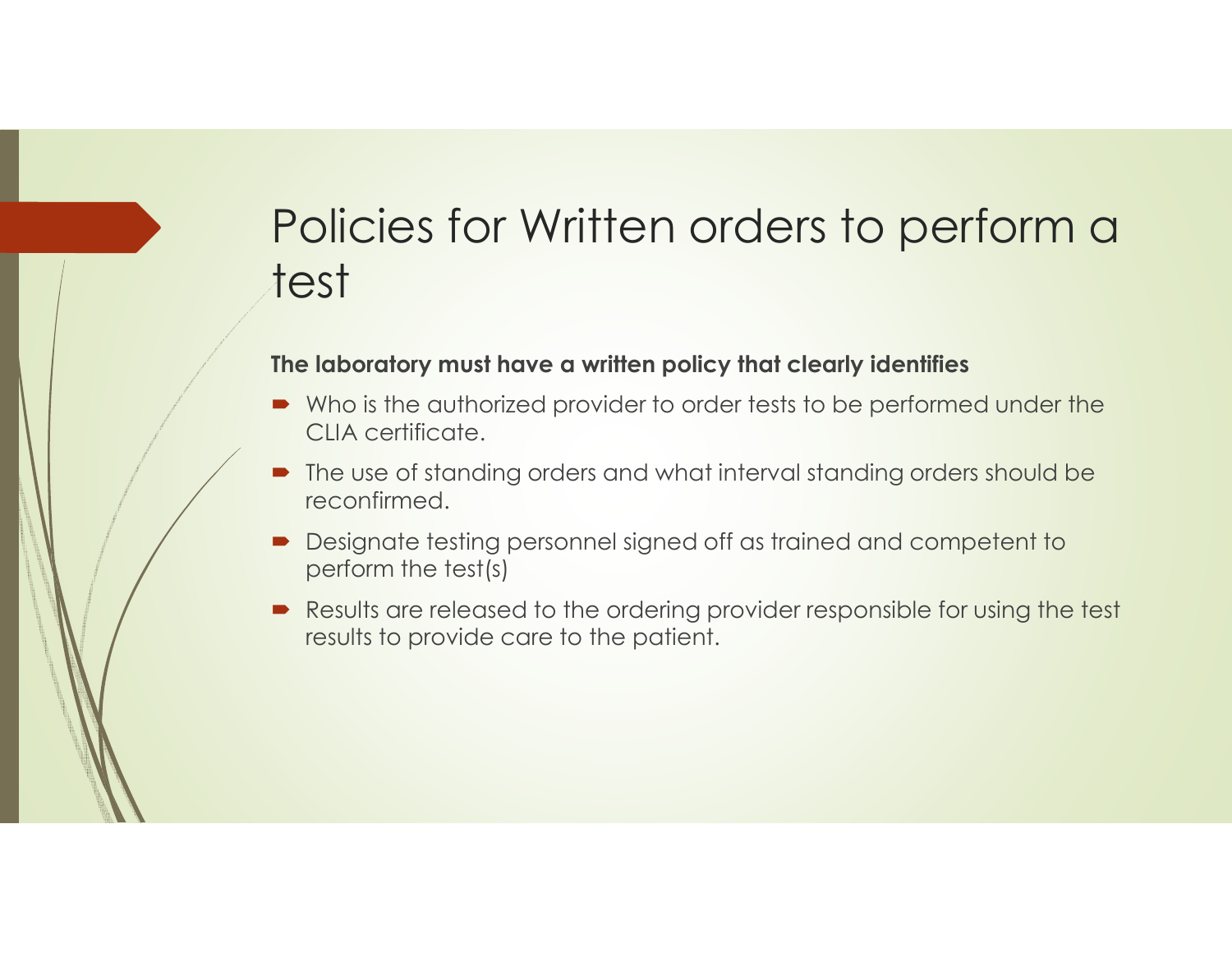### Certificate of Waiver (COW)

As defined by CLIA, waived tests are categorized by the FDA as "simple laboratory examinations and procedures that have an insignificant risk of an erroneous result. "

Currently Oregon has 62% COW labs performing waived tests with minimal oversight.

It is important to always follow the current test system's instructions precisely to be sure your results are accurate.

Failure to use the current instructions could cause inaccurate results that may result in a misdiagnosis or delay in proper treatment of a patient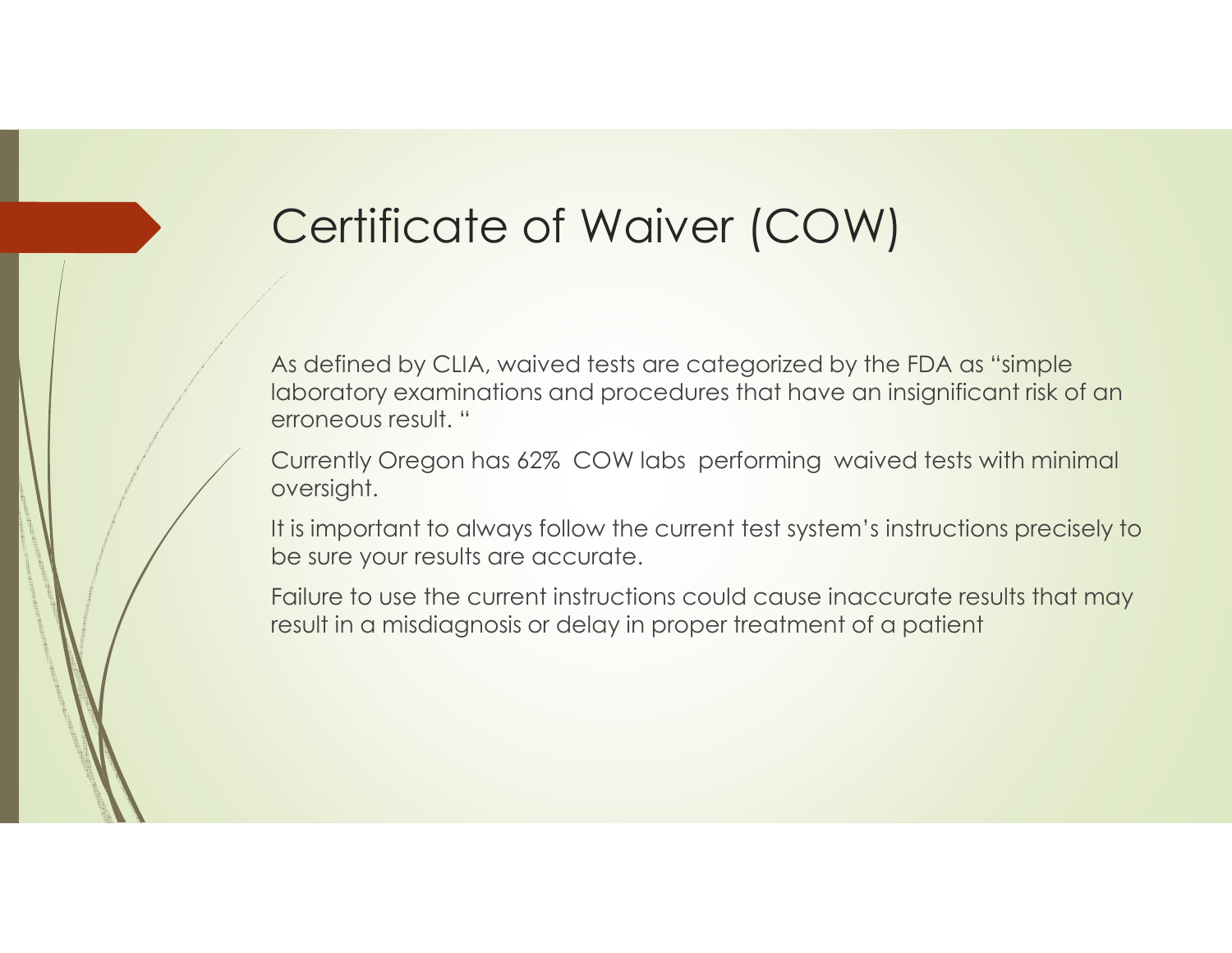### follow the package insert

#### **"Intended use" to "limitations of the procedure"**

- To follow the manufacturer's instructions for performing the test means to<br>follow all of the instructions in the product insert from "intended use" to follow all of the instructions in the product insert from "intended use" to "limitations of the procedure."
- -Test systems, assays and examinations that are waived, but are used in a manner that is inconsistent with manufacturer's instructions are considered high complexity meaning the laboratory is out of compliance-citation and<br>Plan of Correction Plan of Correction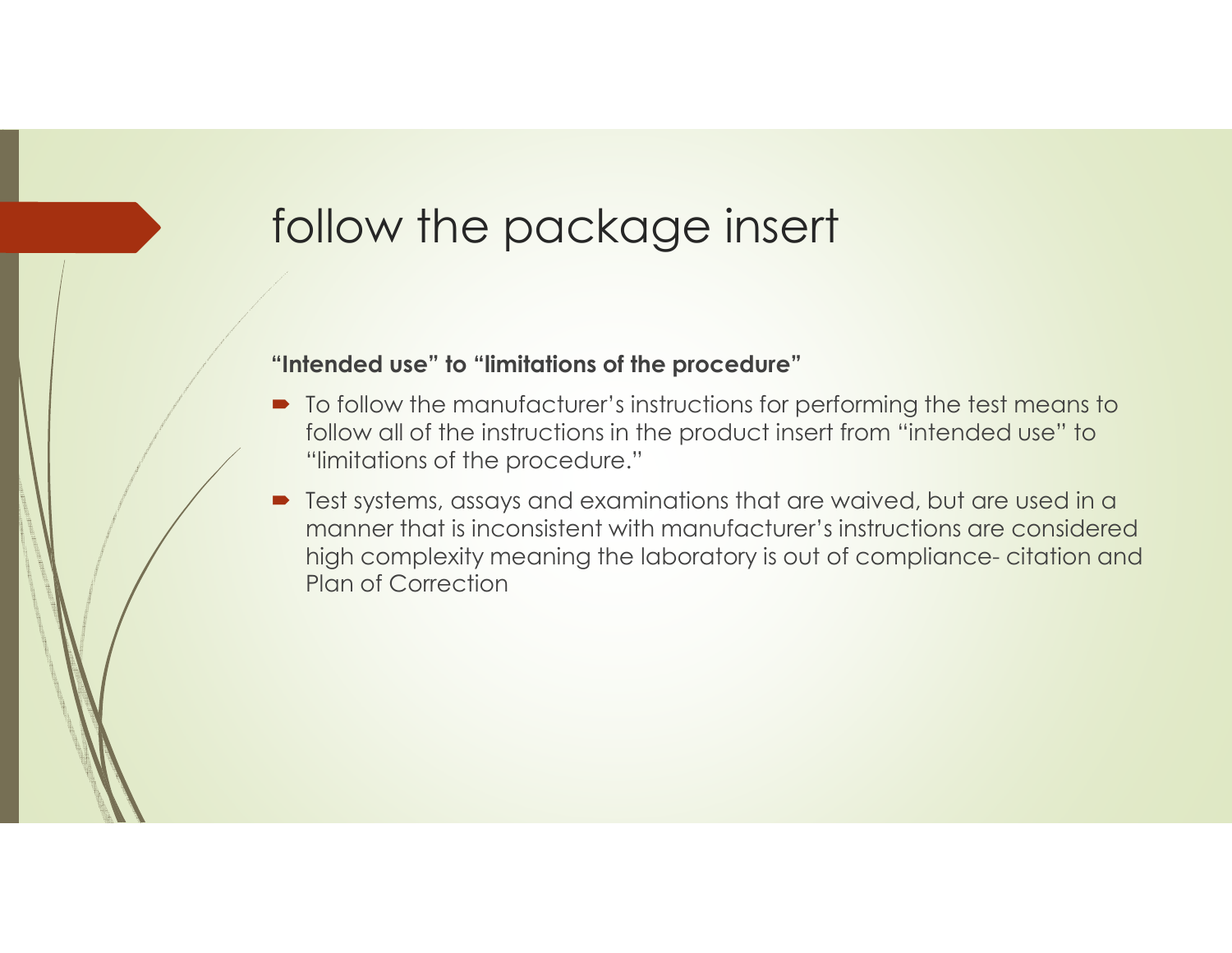### State Surveyor survey findings

#### **Top Waived Deficiencies found during survey**

Not performing Quality Control required by ManufacturerDo not have current package insertNot using correct expiration date for storage methodNot reporting test results per manufacturer's instructionsNot following manufacturer' storage and handling instructions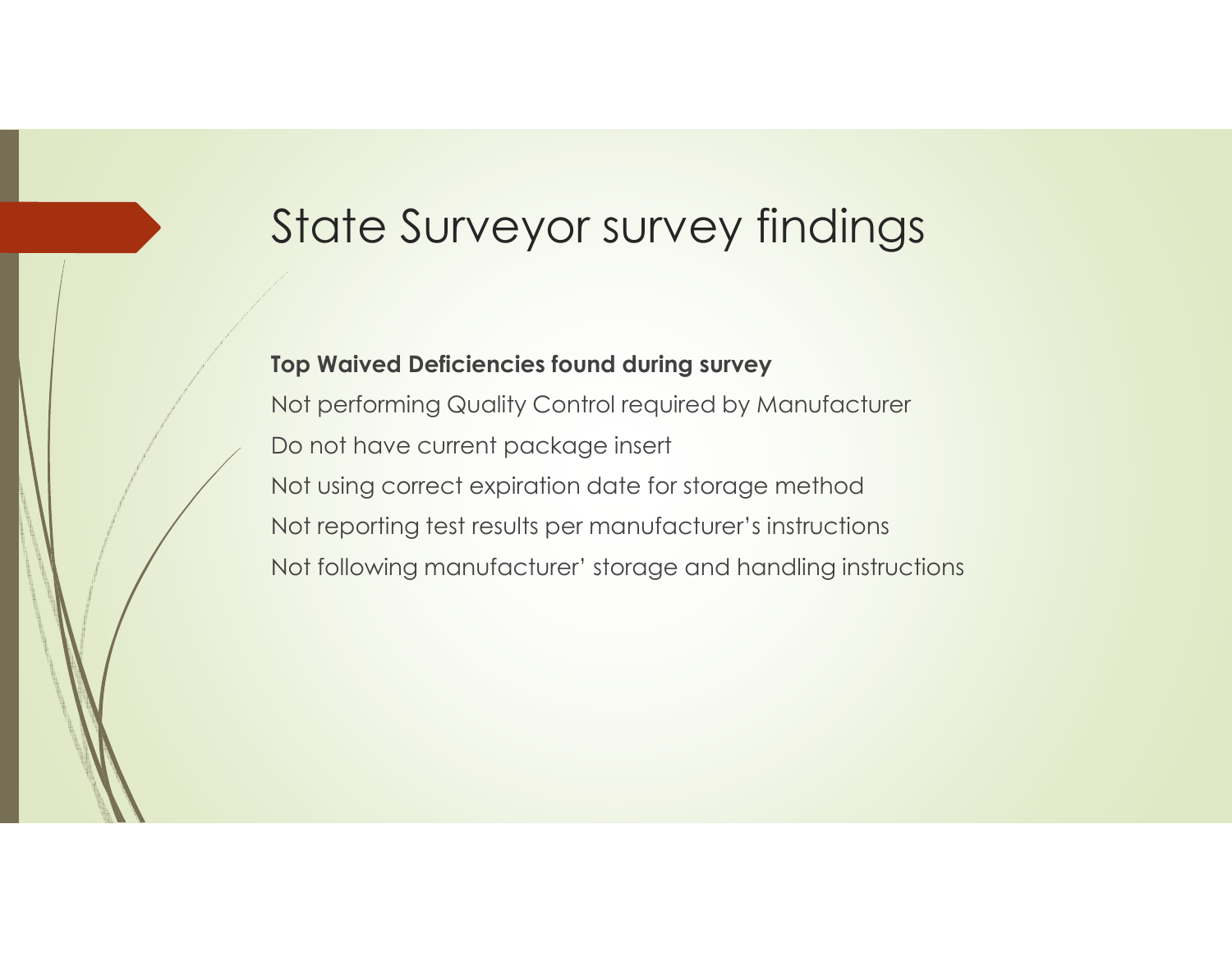### Provider Performed Microscopy Procedures - PPMP

Facilities performing only tests indicated as "waived" AND "providerperformed microscopy procedures" (PPMP) must apply for a Certificate of PPMP

Director Qualifications are more stringent than the certificate of waiver. The director is legally liable and responsible for all aspects of testing and must meet one of the following qualifications:

• be a Physician, Dentist, Podiatrist or Physician Assistant licensed by the Board of<br>Medical Examiners for the State of Oregon: or a Nurse Practitioner licensed and Medical Examiners for the State of Oregon; or a Nurse Practitioner licensed and certified by the Oregon State Board of Nursing.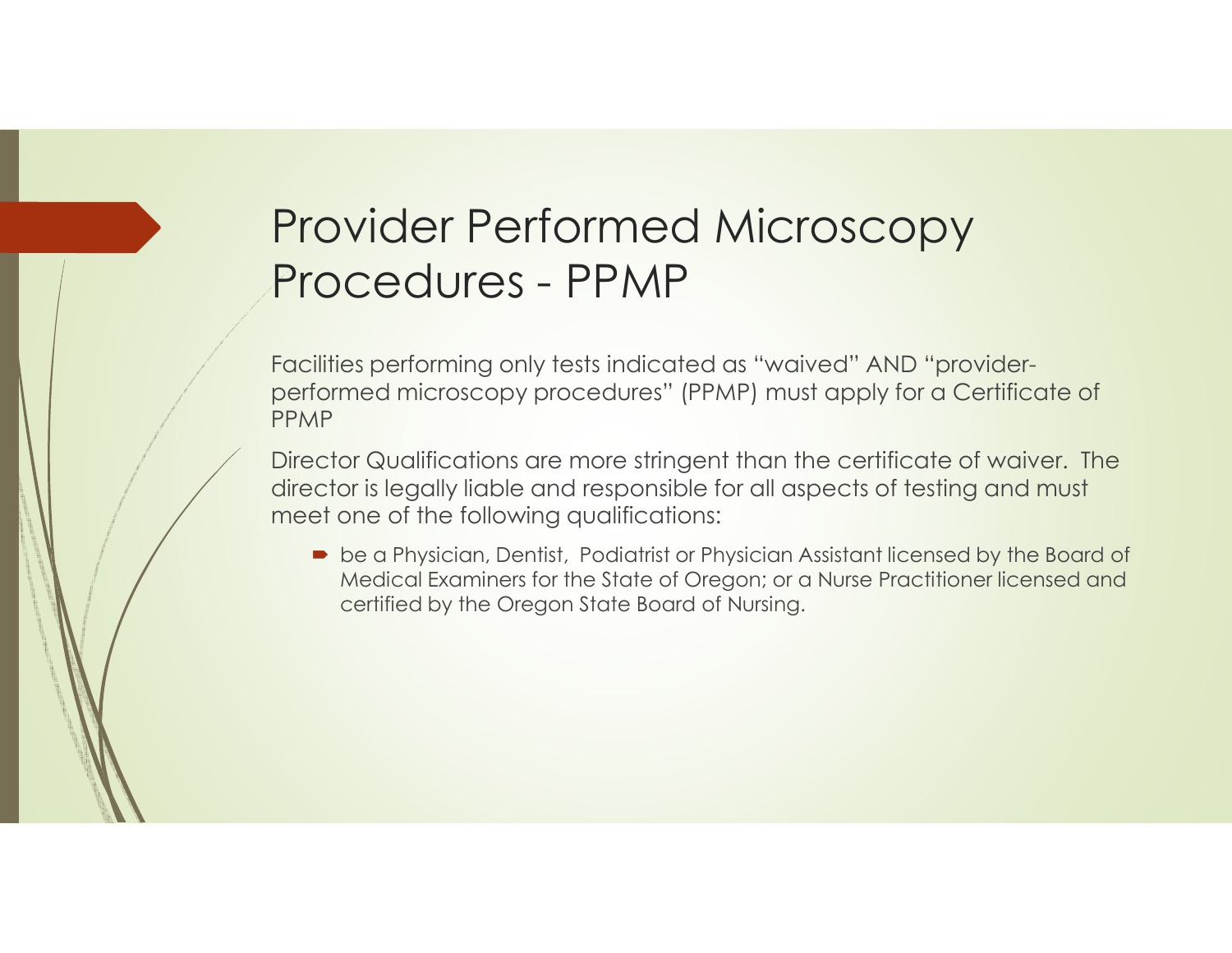### PPMP

#### **Subject to:**

- ORS 438.430(1) Perform tests only at the written request of an authorized<br>provider provider
- $\textcolor{blue}\bullet$  Obtain a CLIA certificate and pay the appropriate fee
- PPMP certificate authorizes the facility to pPerform only waived and PPMP tests.
- - Inspections for complaints and to validate that only waived and PPMP tests are performed and all other applicable requirements are met.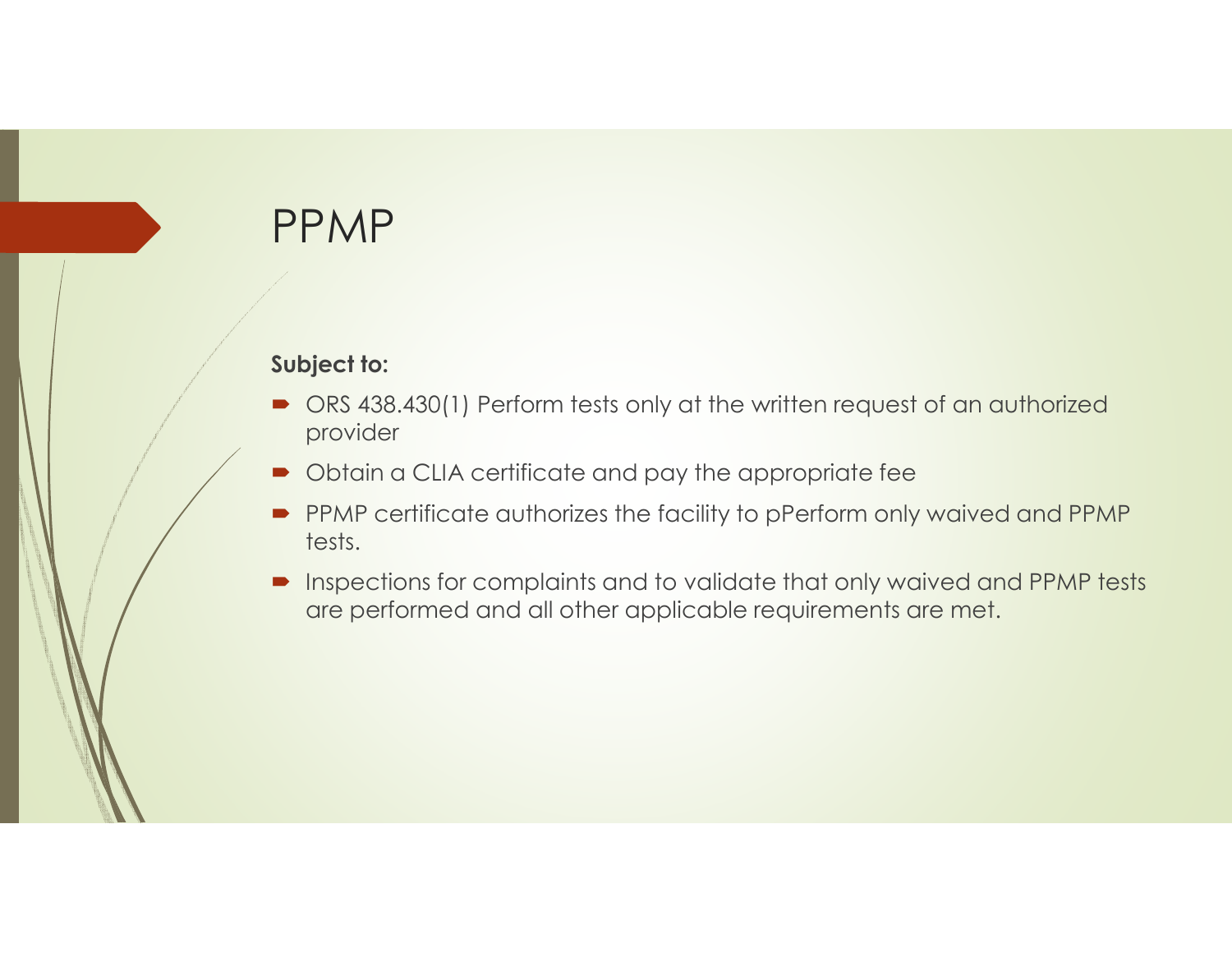### CDC reference booklet for PPMP

#### **PROVIDER PERFORMED MICROSCOPY PROCEDURES**

A Focus on Quality Practiceshttp://wwwn.cdc.gov/clia/Resources/PPMPDivision of Laboratory SystemsCenter for Surveillance, Epidemiology, and Laboratory Serviceshttp://wwwn.cdc.gov/clia/Resources/PPMP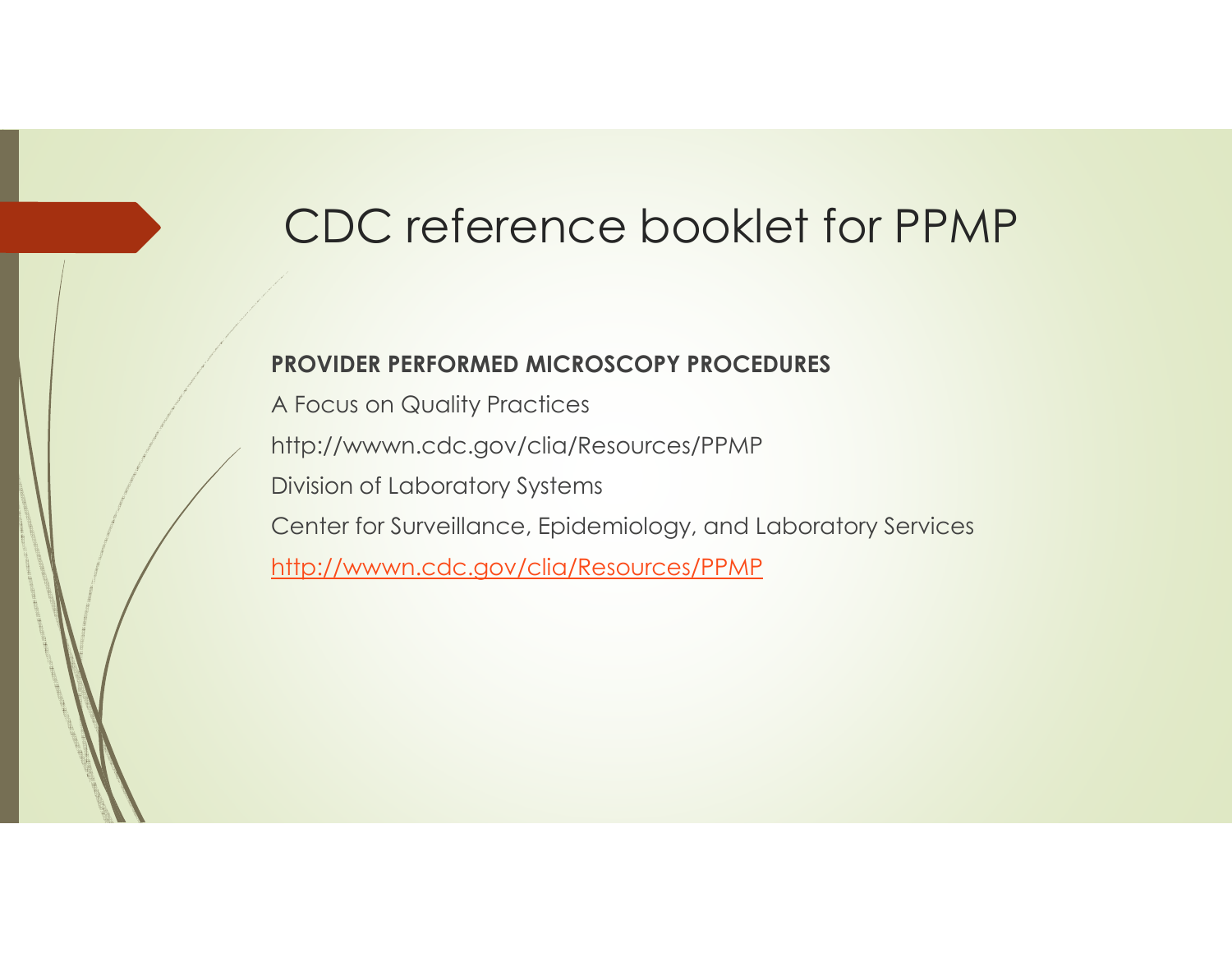- - Maintain a copy of the test order for 2 years (5 and 6 years for Medicare and Medicaid respectively).
- Perform only tests classified as waived or PPMP.
- - Meet requirements for testing personnel: tests classified as PPMP may be performed only by an MD, DO, Podiatrist, Dentist, Certified NP
- Follow manufacturers' instructions for performance of waived tests<br>including quality control (OC), calibration and instrument mainteng including quality control (QC), calibration and instrument maintenance.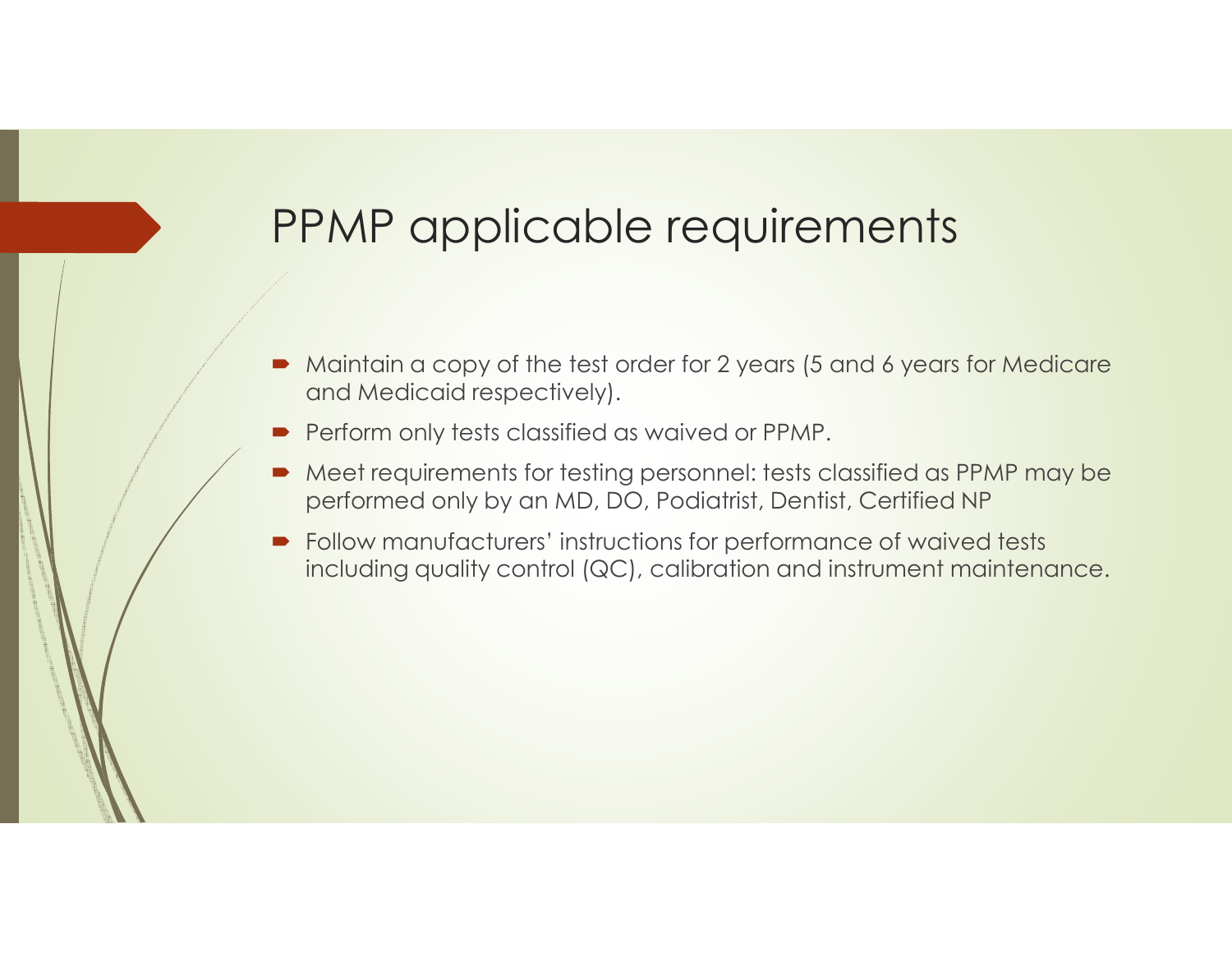- - Provide written procedures for waived and PPMP test performance which have been approved by the laboratory director, and make readily available to testing personnel, CNM, or Physician Assistant. \*\*Highly recommend the use of CDC reference booklet.
- -Meet director qualifications
- $\quad \blacktriangleright$  Meet quality control requirements, if applicable
- -Meet record and report requirements
- -**Meet quality assurance requirements**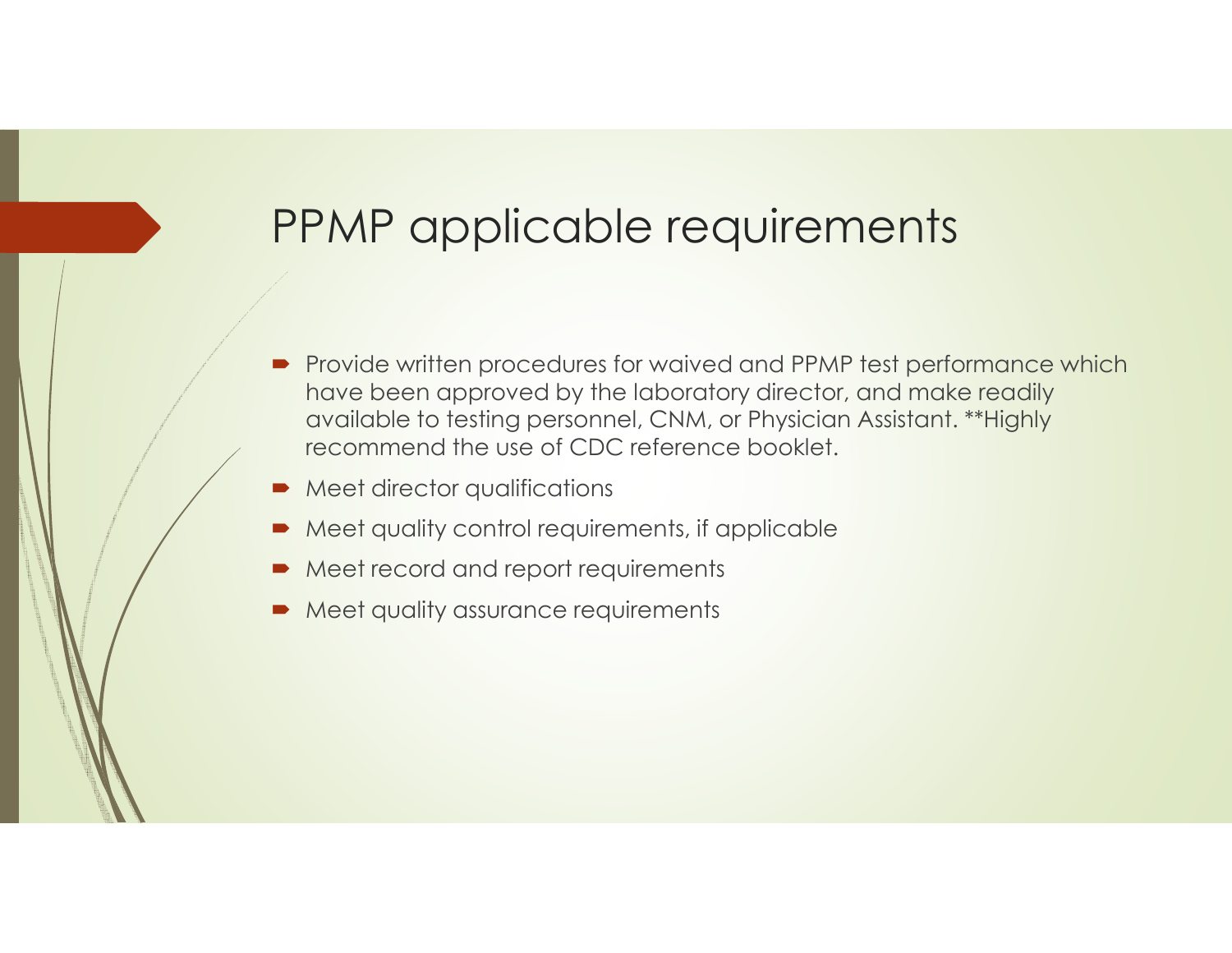#### **Biannual verification and Competency**

- Perform and document biannual verification or proficiency testing for any<br>nonrogulated analyte on the laboratory's test monu nonregulated analyte on the laboratory's test menu.
- - Examples: blind testing of materials with known values, other external assessment programs, split samples , comparison with Kodachrome slides from a reference source. Most common and more practical, patient assessment.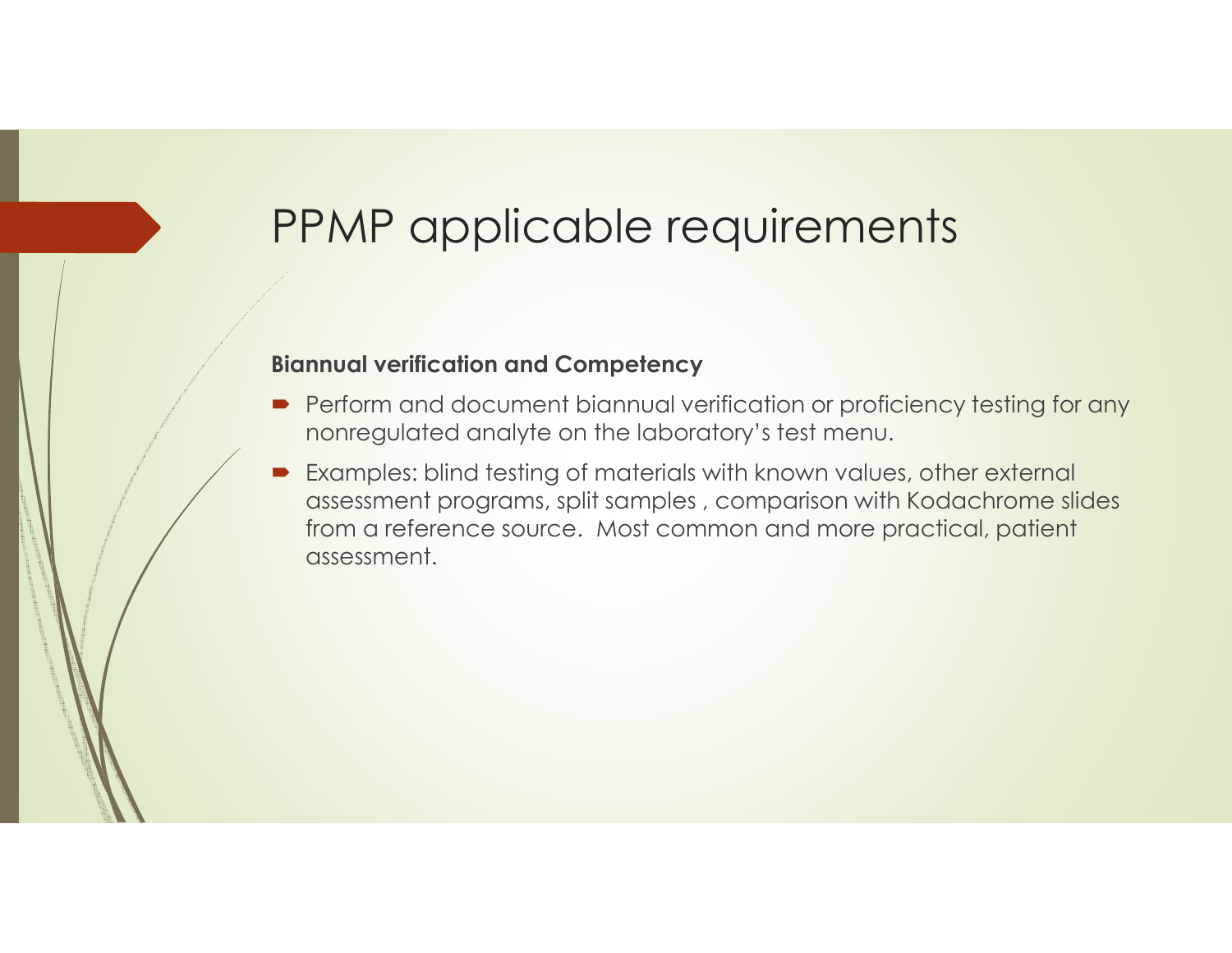- - Meet the Department's standards for safety and disposal of hazardous and infectious waste.
- - Report communicable diseases and other reportable conditions to the local health department where the patient resides; the laboratory collecting the specimen and reporting to the physician/clinician is responsible for reporting; maintain a log of such reporting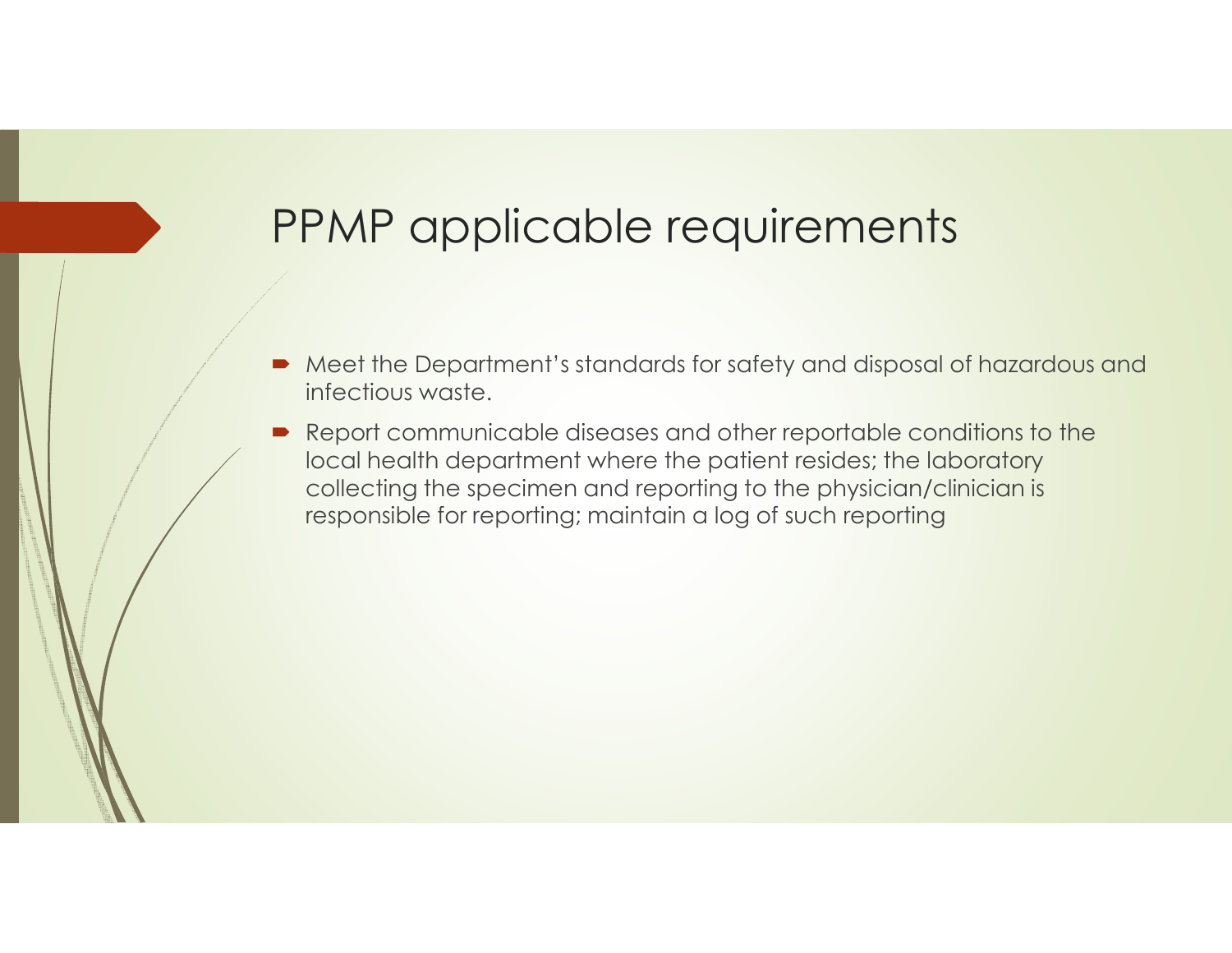### PPMP requirements

#### **Quality Control Requirements**

- ➡ Waived test performance follow manufacturers' instructions
- - PPMP test performance - perform and document two levels of controls, covering the full range of expected results each day of testing, if controls are available.
- Photomicrographs or charts of all possible urine sediment components will<br>meet the control requirement for manual microscopic urinalysis. KOH, fern meet the control requirement for manual microscopic urinalysis, KOH, fern examinations.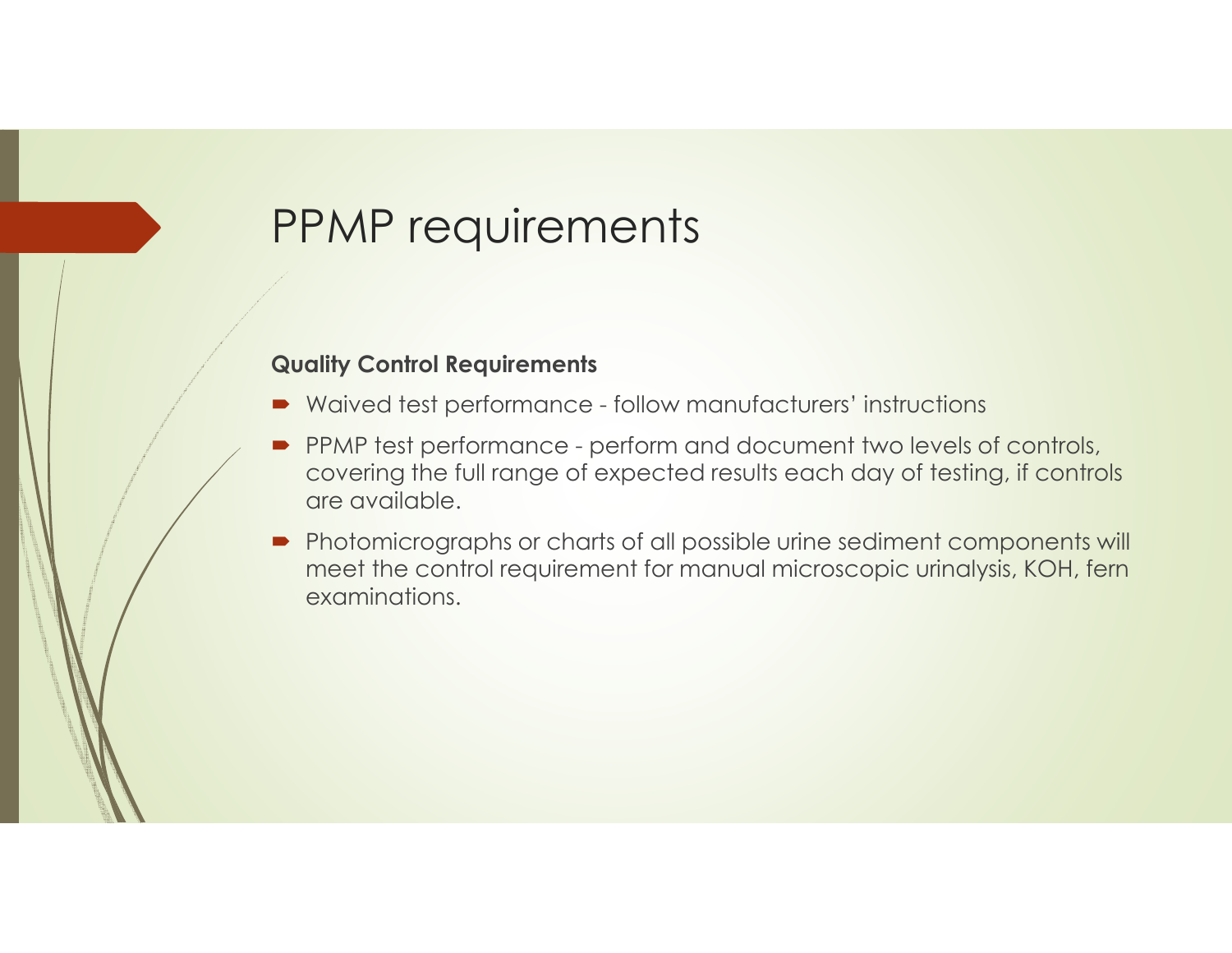### PPMP record and report requirements

#### **Record and Report Requirements (Maintain records of the following)**

- -Training and experience of personnel performing laboratory tests
- - Each specimen examined for two years including:
	- $\bullet$  a. Name of person tested (or other identifier)
	- b. Name of authorized person requesting the test (written or electronic)
	- $\quad \bullet \,$  c. Date and time of specimen collection and test report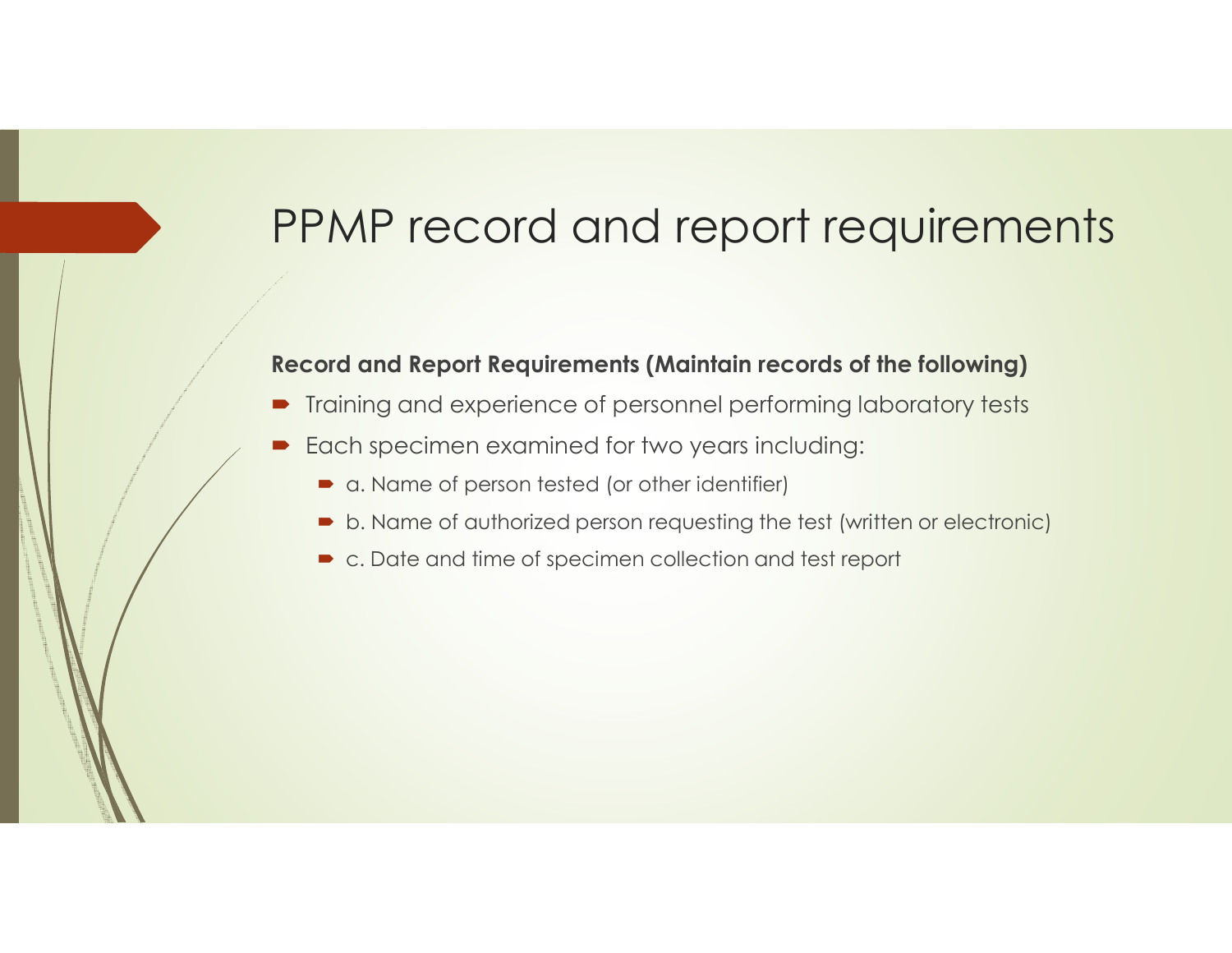### PPMP record and report requirements

- d. Type of test performed
- e. Test result
- f. Signature or identification of person performing the test
- g. Other information which may be needed to aid in interpretation of the result, and
- h. **Name and location of laboratory where the test was performed**.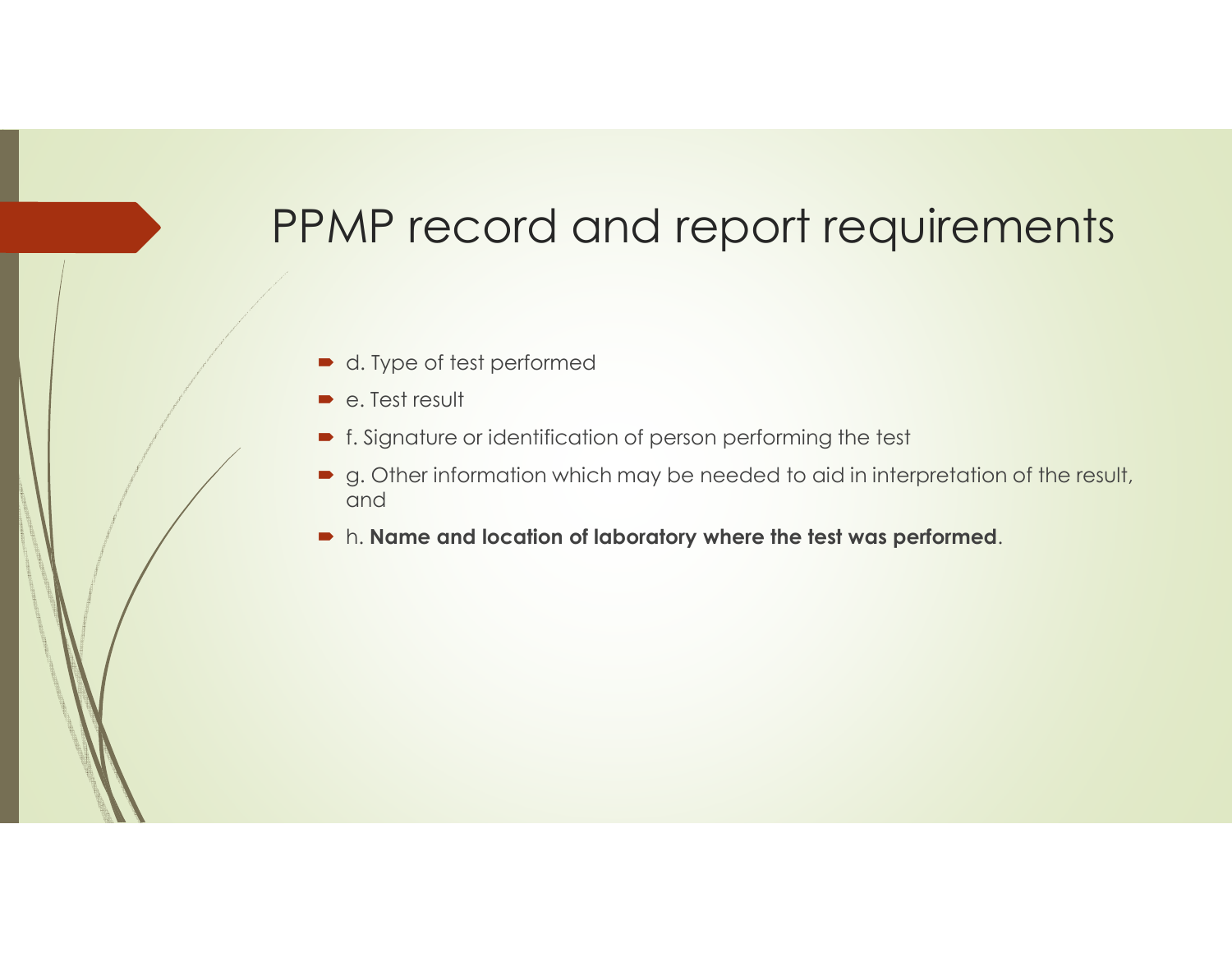| <b>Test Name</b>                         | <b>CPT Code</b> | <b>Type of Test</b>                                                              |
|------------------------------------------|-----------------|----------------------------------------------------------------------------------|
| Direct wet mounts                        | Q0111           | Presence or absence of bacteria, fungi, parasites<br>and human cellular elements |
| Fecal leukocyte examination              | 89055           | Presence or absence of WBC's in feces                                            |
| Fern tests                               | Q0114           | 'Ferning' of cervical mucous                                                     |
| <b>KOH</b> preparation                   | Q0112           | All potassium hydroxide preparations                                             |
| Nasal smears for granulocytes            | 89190           | Presence or absence of granulocytes                                              |
| Pinworm examinations                     | Q0113           | Presence or absence of Enterobius vermicularis                                   |
| Post-coital direct, qualitative<br>exams | Q0115           | Examination of vaginal or cervical mucous                                        |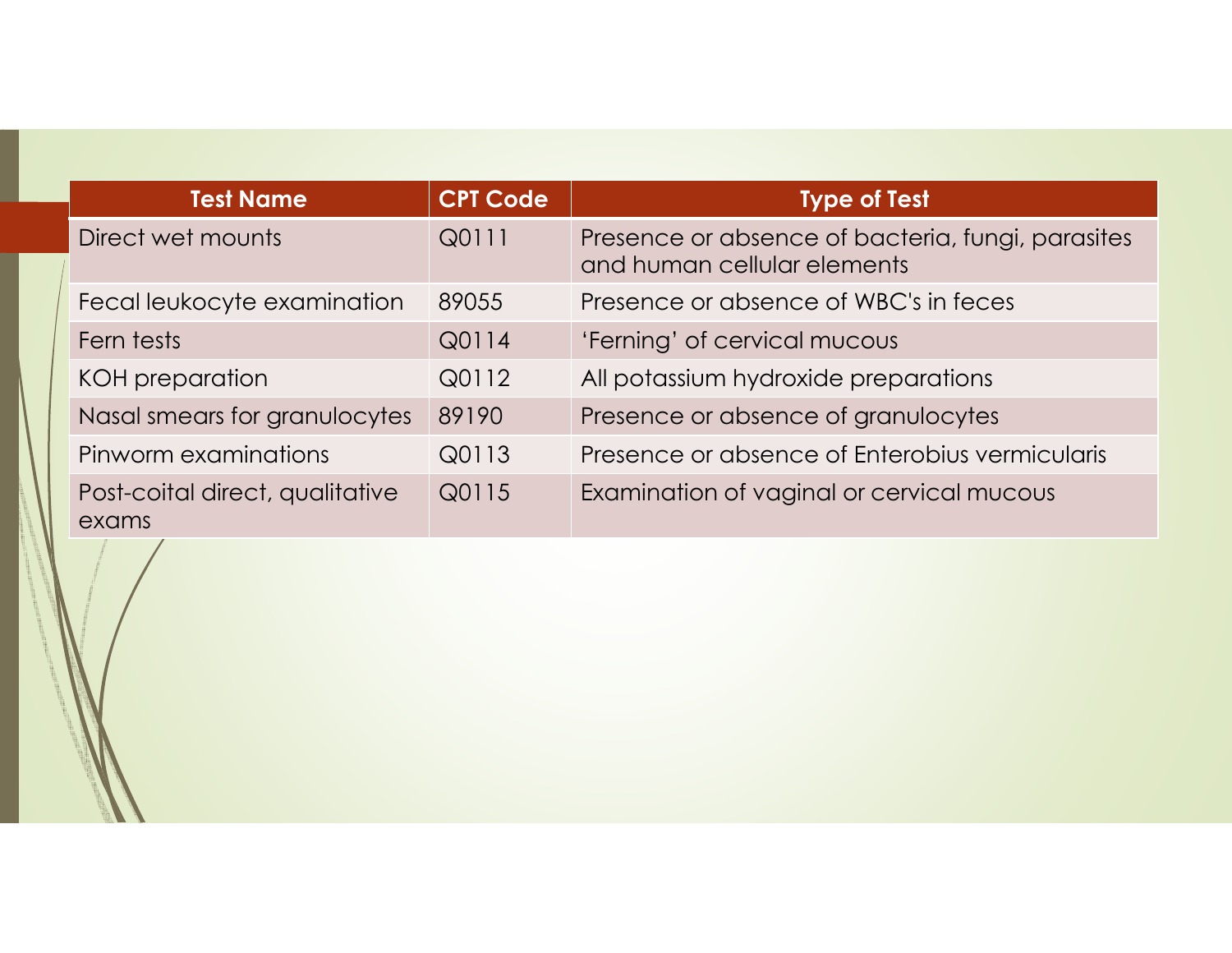| <b>Test Name</b>                                                                                                                                                | <b>CPT Code</b>                  | <b>Type of Test</b>                                       |
|-----------------------------------------------------------------------------------------------------------------------------------------------------------------|----------------------------------|-----------------------------------------------------------|
| Qualitative semen analysis<br>(limited to presence or<br>absence of sperm and<br>motility)                                                                      | G0027                            | Post vasectomy semen<br>analysis                          |
| Urine sediment examinations:<br>Microscopy-<br>Dipstick and microscopy-<br>Automated urinalysis with<br>microscopy-<br>non-automated UA 2 or 3<br>glass slides- | 81015<br>81000<br>81001<br>81020 | Presence or absence and<br>quantitation of urine sediment |
|                                                                                                                                                                 |                                  |                                                           |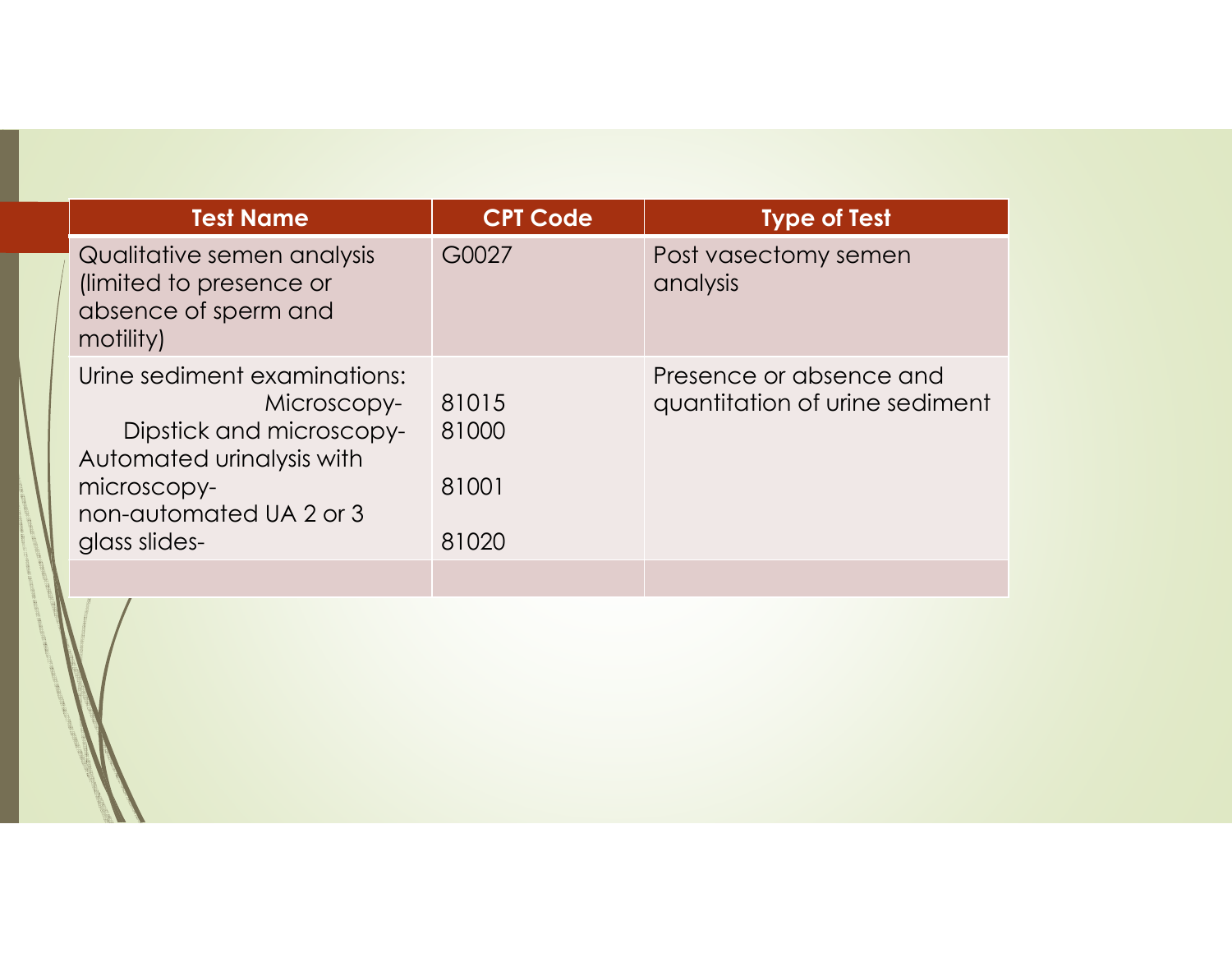# Certificate of Compliance - CoCCertificate of Accreditation - CoA

- Facilities performing tests not on the Waived and Provider Performed<br>Microscopy Procedures (PPMP) lists must register and obtain a: Microscopy Procedures (PPMP) lists must register and obtain a:
- Certificate of Compliance, pay the appropriate fees and meet more extensive requirements, or a
- - Certificate of Accreditation- there are seven approved accreditation organizations with deeming authority under the Clinical Laboratory Improvement Amendments (CLIA); CAP, COLA, Joint Commission, American Osteopathic Association/Healthcare Facilities Accreditation Program (AOA/HFAP), American Association for Laboratory Accreditation, AABB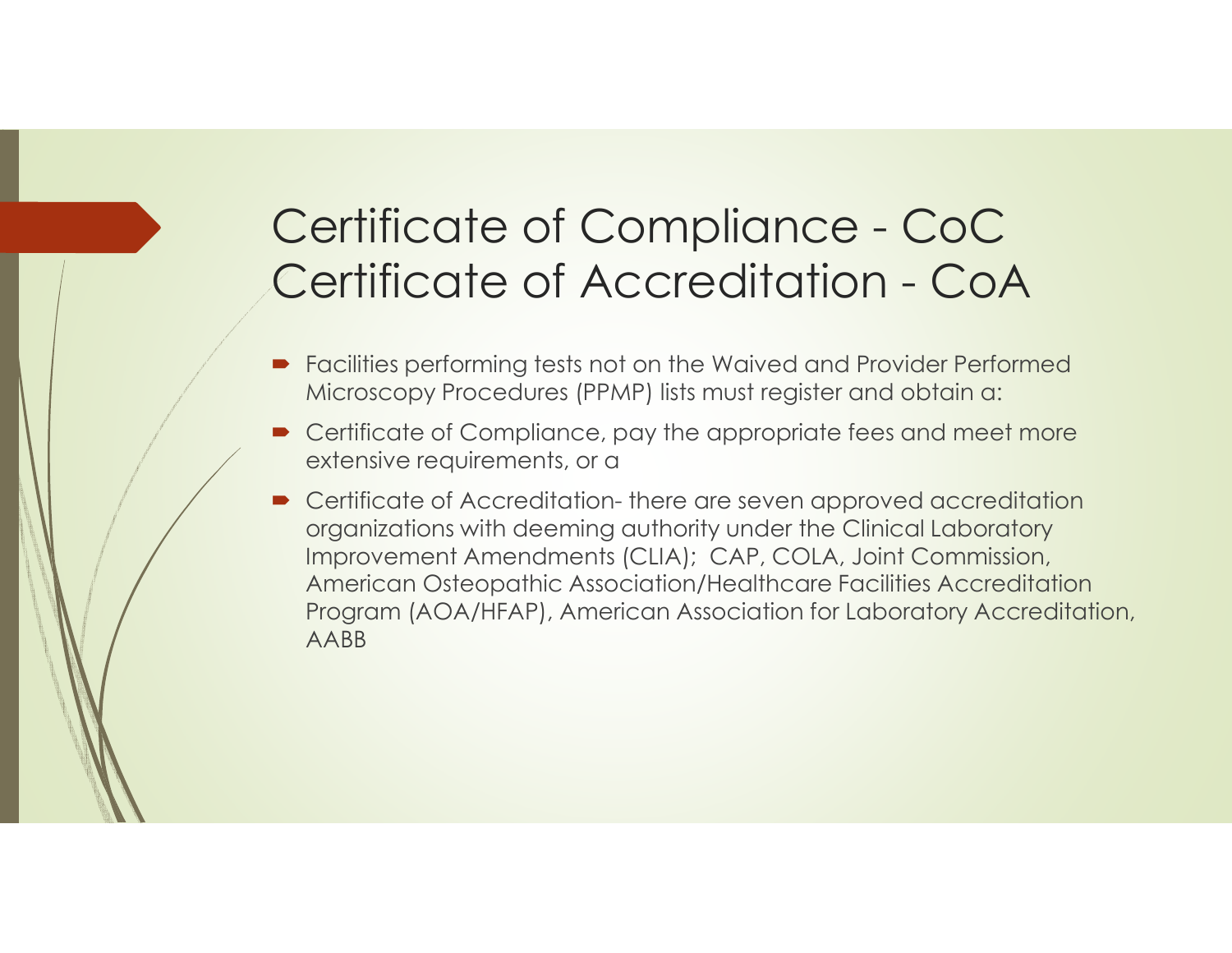# HST - Health Screen Testing Permit

#### **A CLIA certified laboratory may obtain a HST permit which allows the performance of the following 9 tests without an authorized provider order:**

Blood hemoglobin HDL

Blood in feces

Human chorionic gonadotropin

packed red cell volume Triglyceride after a 12-16 hour fastTotal cholesterol **LDL** using the Friedenwald auto

Blood glucose calculation equation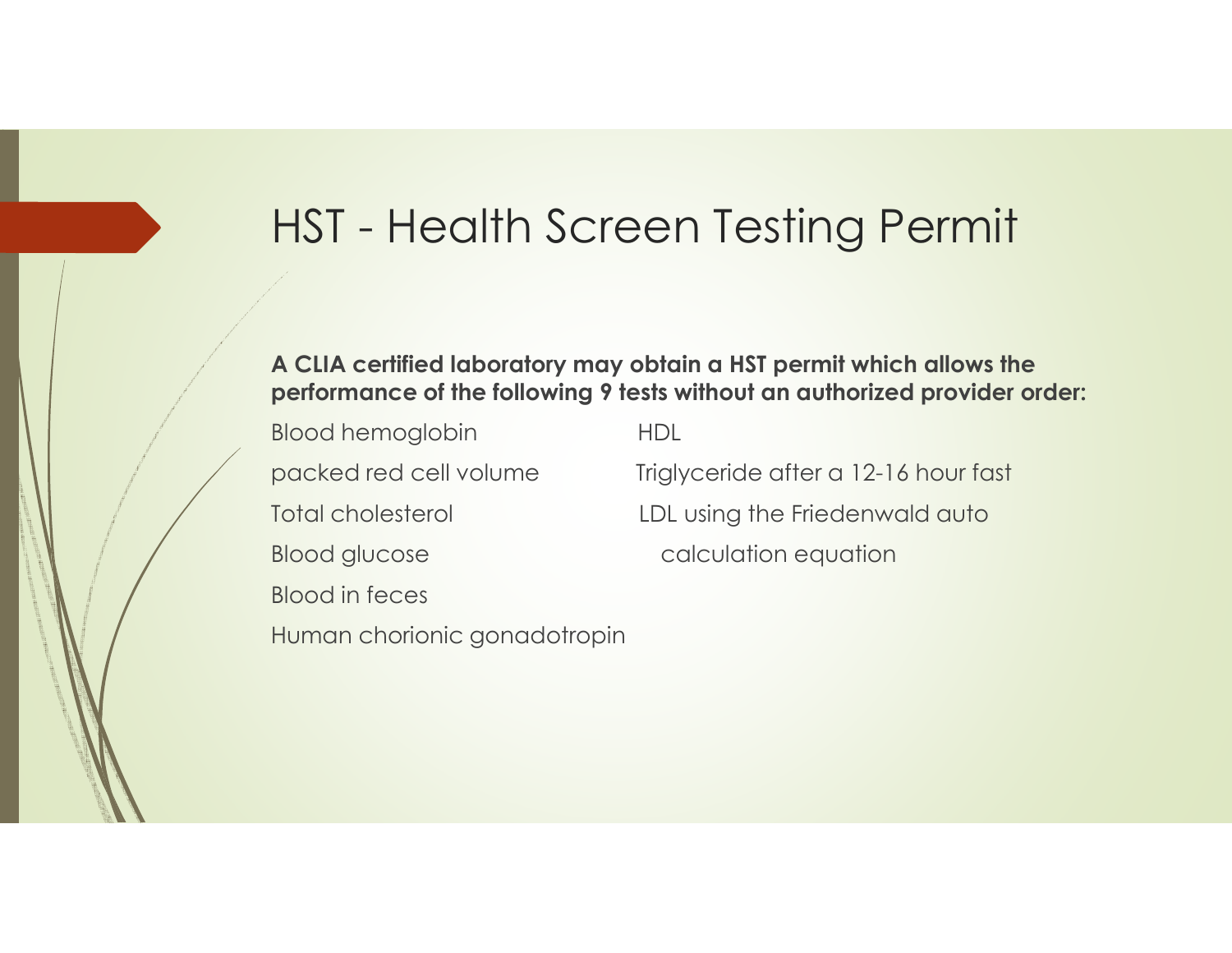#### **Note:**

**HgbA1C**- glycated hemoglobin is not a screening test, and may not be performed with a HST permit even though it is a waived test.

**Lead** test may not be tested under a HST permit

#### **Reminders** :

Display a copy of the permit at each testing site.

Verify the test system has been FDA approved and complies with your CLIA certificate type.

A CLIA Waived lab can perform only waived tests.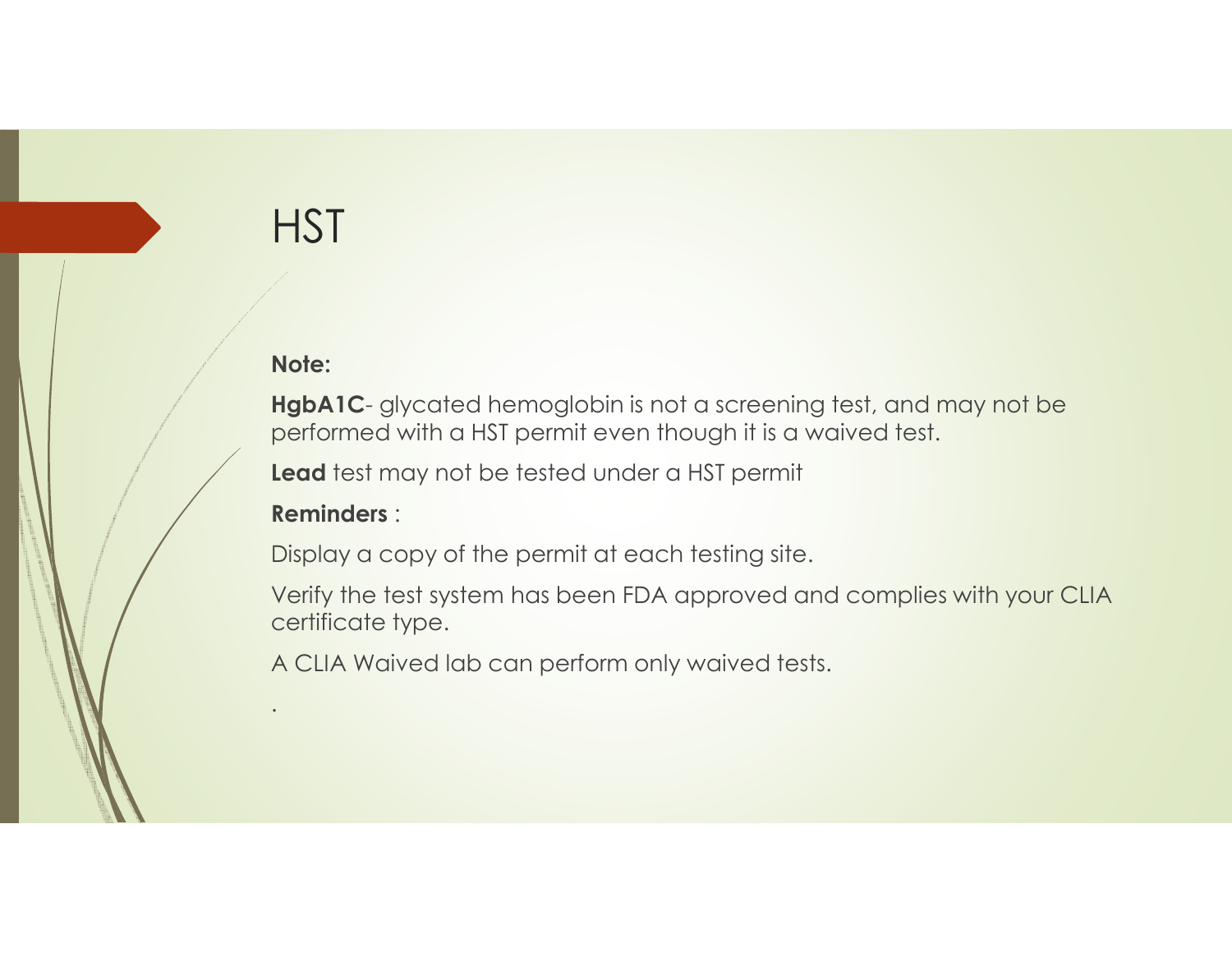# HST Director qualifications

#### **Requirements include formal education and Clinical laboratory experience:**

- $\blacksquare$  MD, DO of PhD in a lab science plus 1 year pertinent lab experience; or
- - Master of Science in medical technology or chemistry plus 2 years pertinent lab experience; or
- -Bachelor in medical technology, chemistry or biochemistry or
- a licensed pharmacist plus 4 years pertinent lab experience.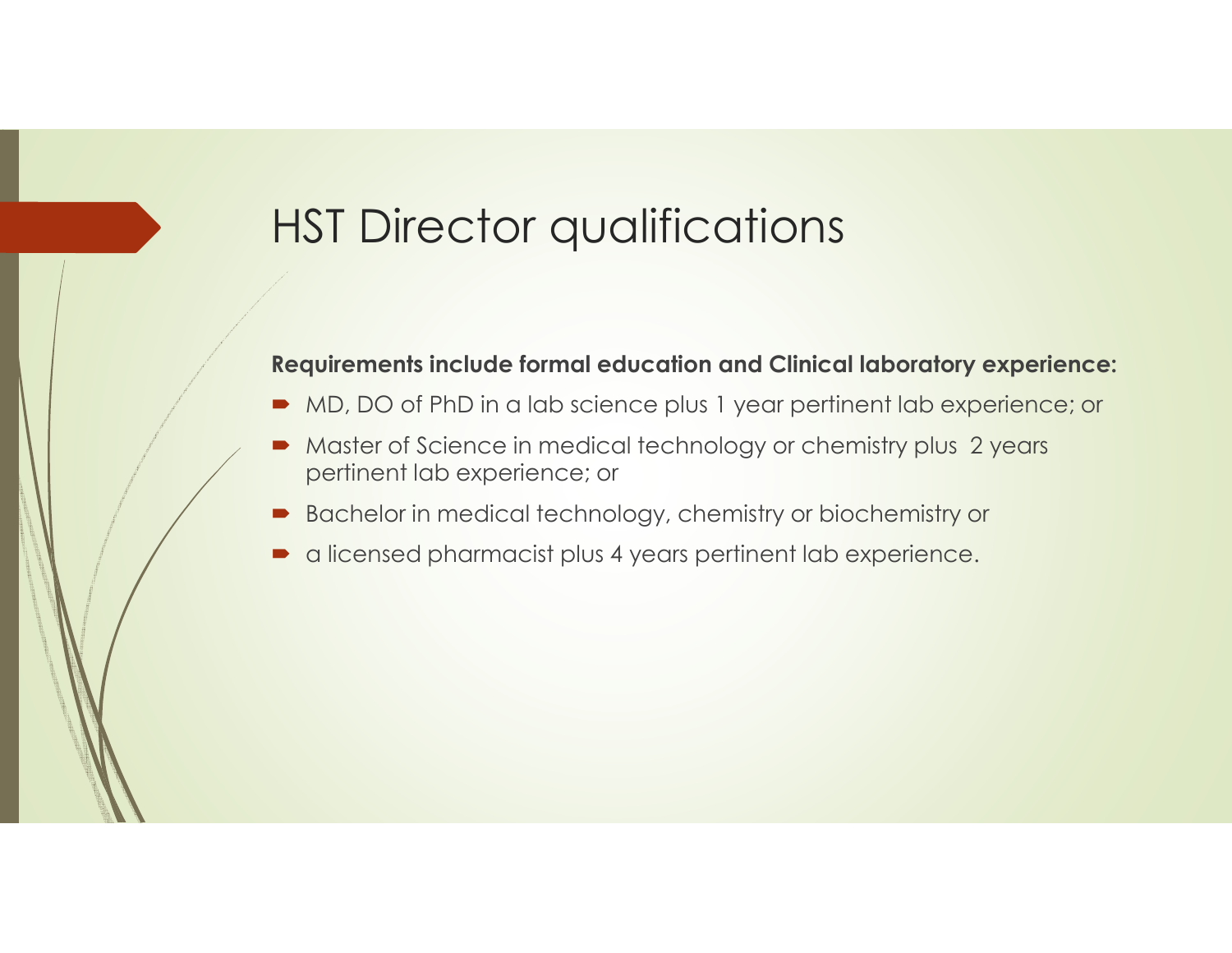#### **Specific Director responsibilities**

- -Notify our office of the test site schedule 15 days prior to testing
- - Provide written procedures and make them readily available to testing personnel
- - Follow manufacturer's instructions for calibration and instrument maintenance; maintain documentation
- Perform calibration and quality control each day of testing, for each new<br>reasont let used, at each location where test eccurs reagent lot used, at each location where test occurs.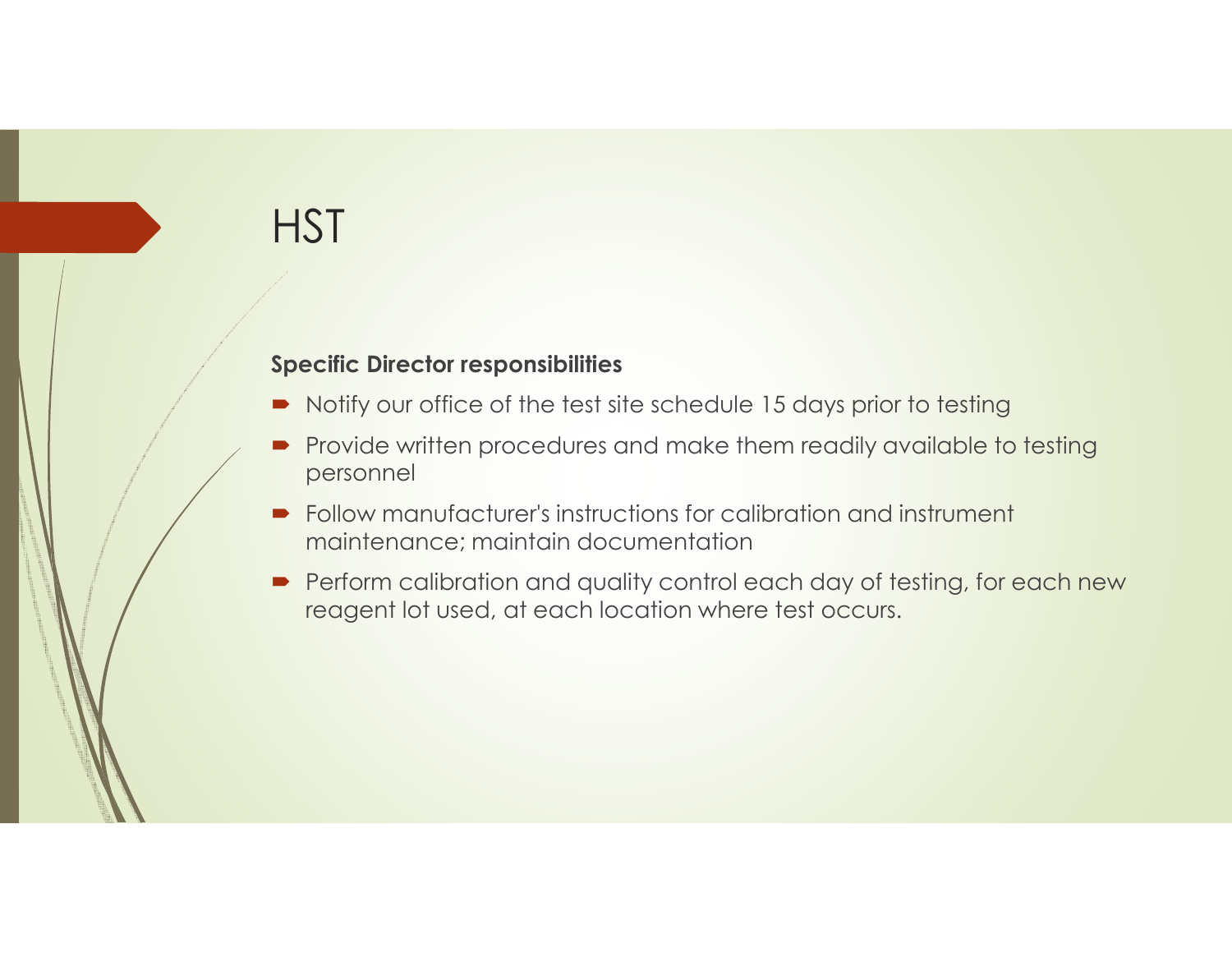#### **Specific Director responsibilities** cont'd

- Ensure the integrity of the instrument, reagents and controls during transport and testing
- - Develop and monitor a quality assurance (QA) plan covering all aspects of testing including the pre-analytical, analytical, and post-analytical phases of testing
- - Maintain complete records for each specimen tests, including patient/client name, address, test results, QC, calibration and instrument maintenance shall be kept for 2 years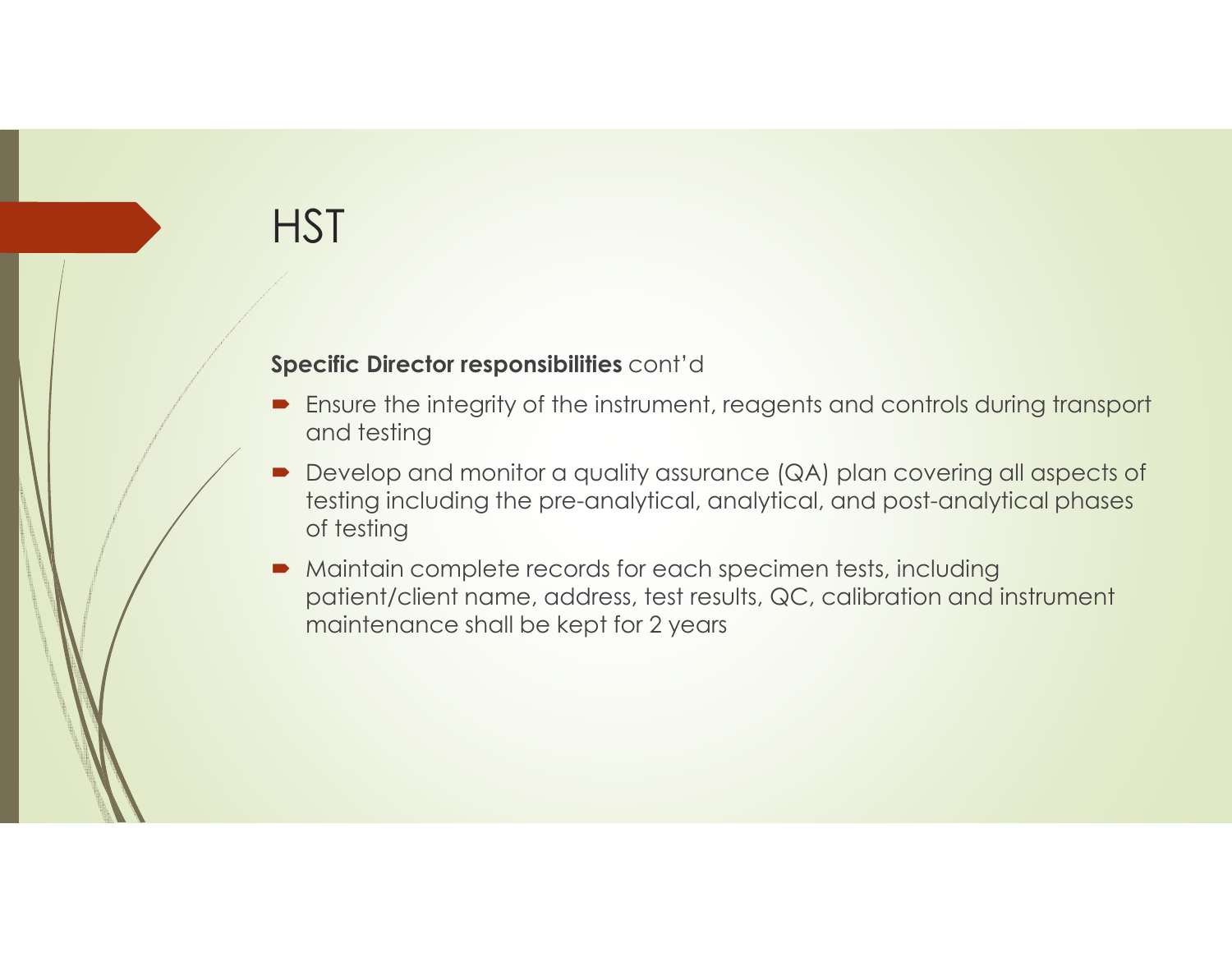#### **Specific Director responsibilities** cont'd

- Reporting requirements including the name and address of the health serioon to ting service on each tost report screen testing service on each test report.
- - Maintain records on all testing personnel indicating laboratory training & experience
- Assure the public is aware that triglyceride testing can only be performed<br>an a specimen after a person has fasted for 1,14 hours on a specimen after a person has fasted for 1-16 hours.
- Meet Public Health Department standards for safety, disposal of hazardous<br>and infectious waste and infectious waste.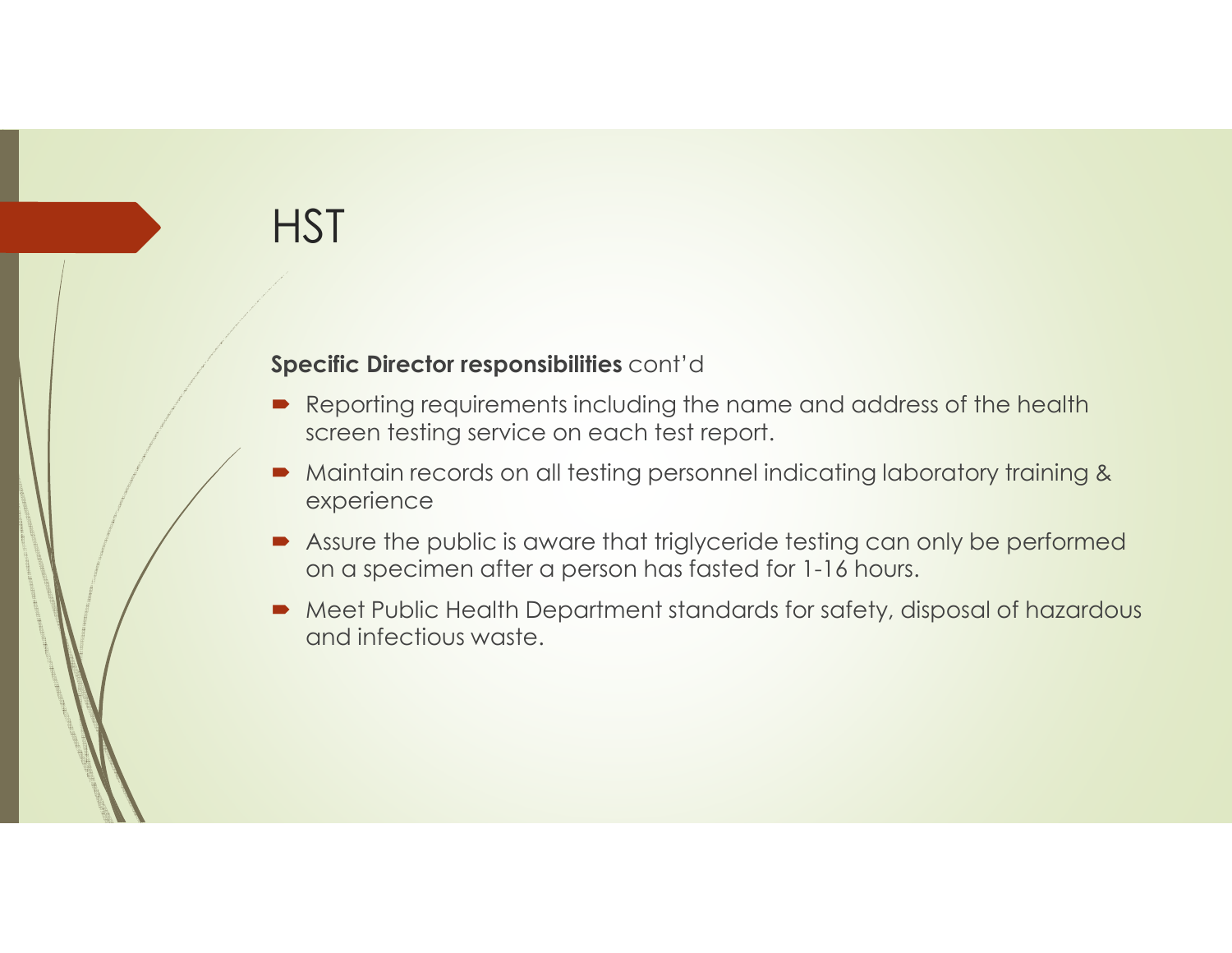#### **Specific Director responsibilities** con't

- Notify Laboratory Compliance of changes in owner, director, or permanent<br>site: license is void 30 days after a change of ewner, all director or location site; license is void 30 days after a change of owner, all director or location reapply for licensure in the aforementioned circumstances.
- - Provide or contract for counseling and medical referral for each person tested.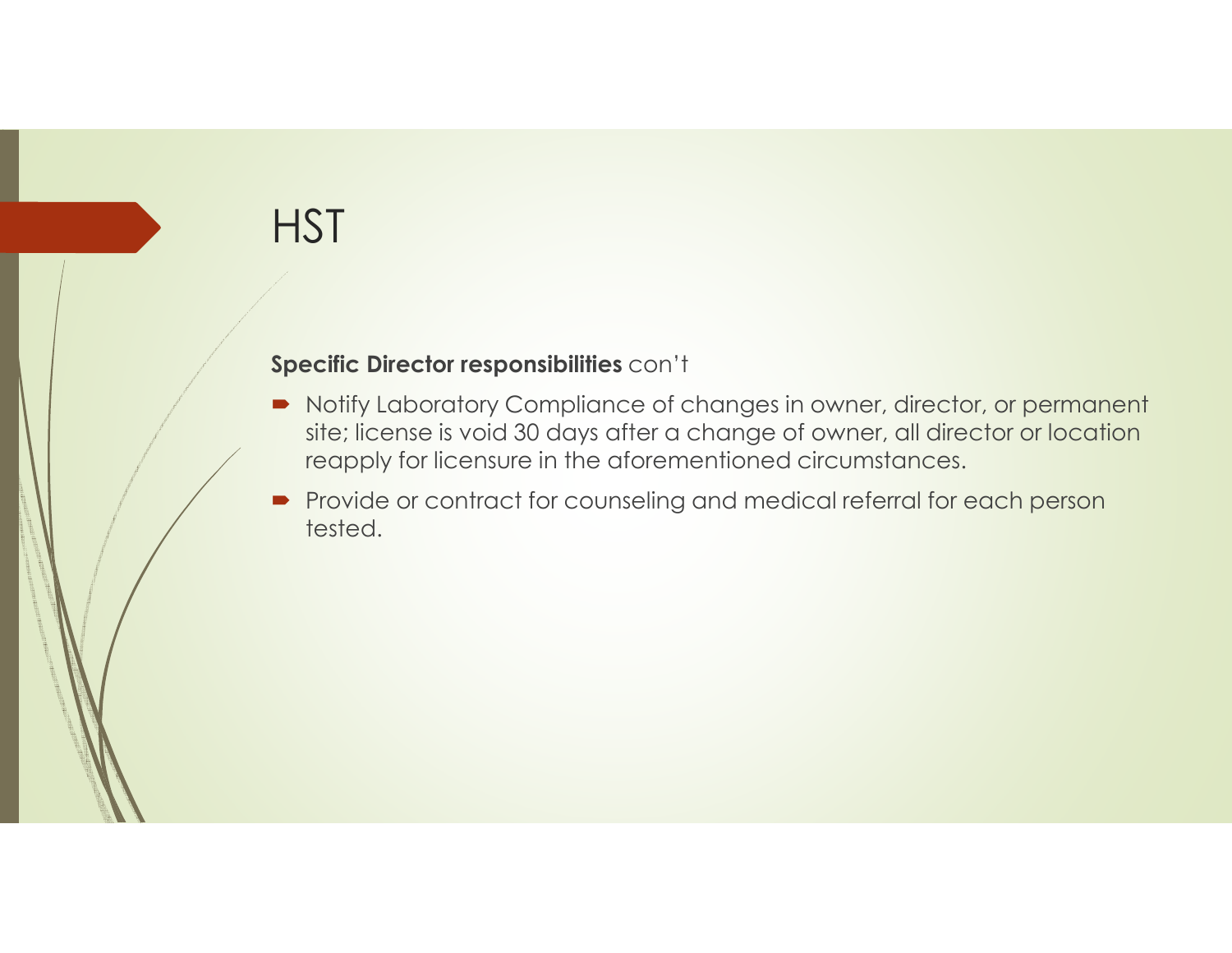### SOA Substance of Abuse

#### **Testing for Non-medical Substances of Abuse (SOA)**

- -An 'SOA Registration' entity is one that:
- - 1) Performs SOA screening tests on-site using easily portable simple handheld manual methods; and
- - 2) The screening tests are used for non-medical purposes only, including but not limited to employment, pre-employment, screening of students, testing for insurance eligibility or eligibility for plasmapheresis.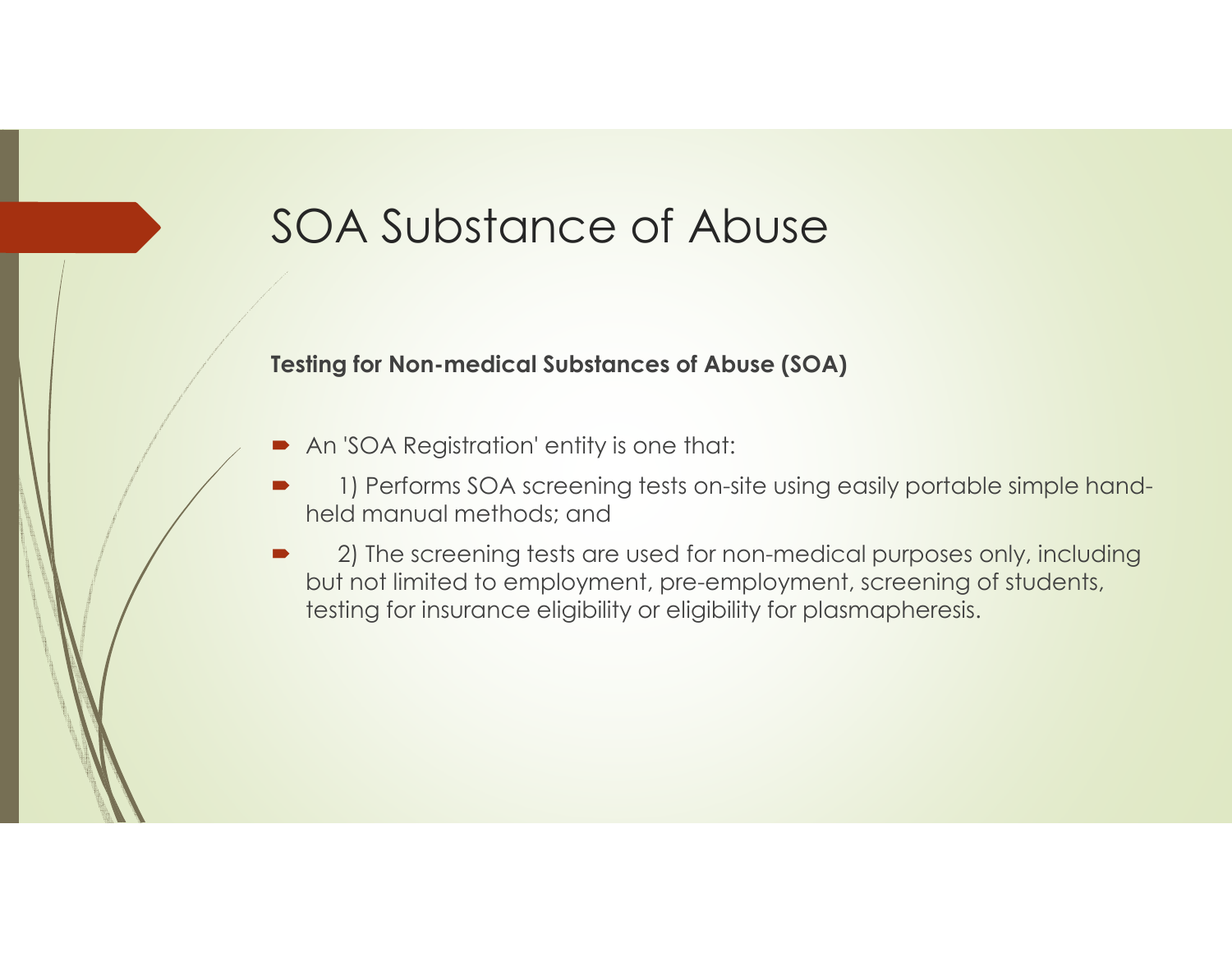### SOA requirements

- -Use only tests\kits approved by the Food and Drug Administration (FDA).
- Follow manufacturer's instructions for test performance (including, but not<br>limited to quality control and temperature sterage and testing limited to, quality control and temperature, storage and testing requirements).
- -Assure appropriate training of testing personnel by the test manufacturer
- Assure that specimens sent to reference laboratories outside of Oregon for<br>Confirmation testing are sent only to laboratories which meet or exceed confirmation testing are sent only to laboratories which meet or exceed Oregon law.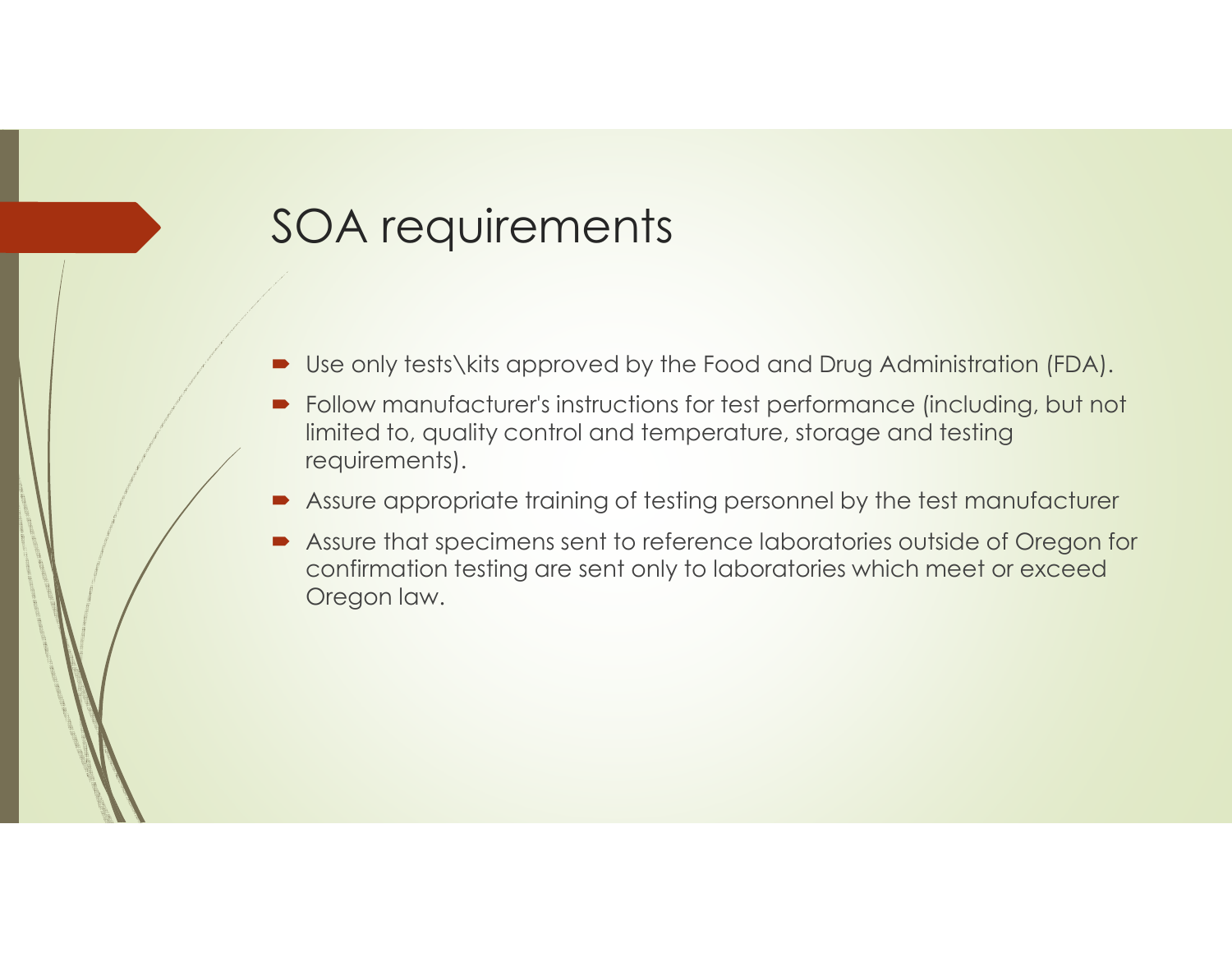### SOA requirements

- -File a registration form with the Division prior to test performance
- - Provide the location address and contact individual for all testing sites operated by the entity
- Pay the Division a registration fee of \$50 per entity, per year; fee cycle is<br>lanuary 1st through December 31st January 1st through December 31st.
- Post evidence of registration with the Division in view of the clients, at each location where SOA testing occurs.
- $\quad \blacktriangleright \;$  Establish and follow chain of custody procedures.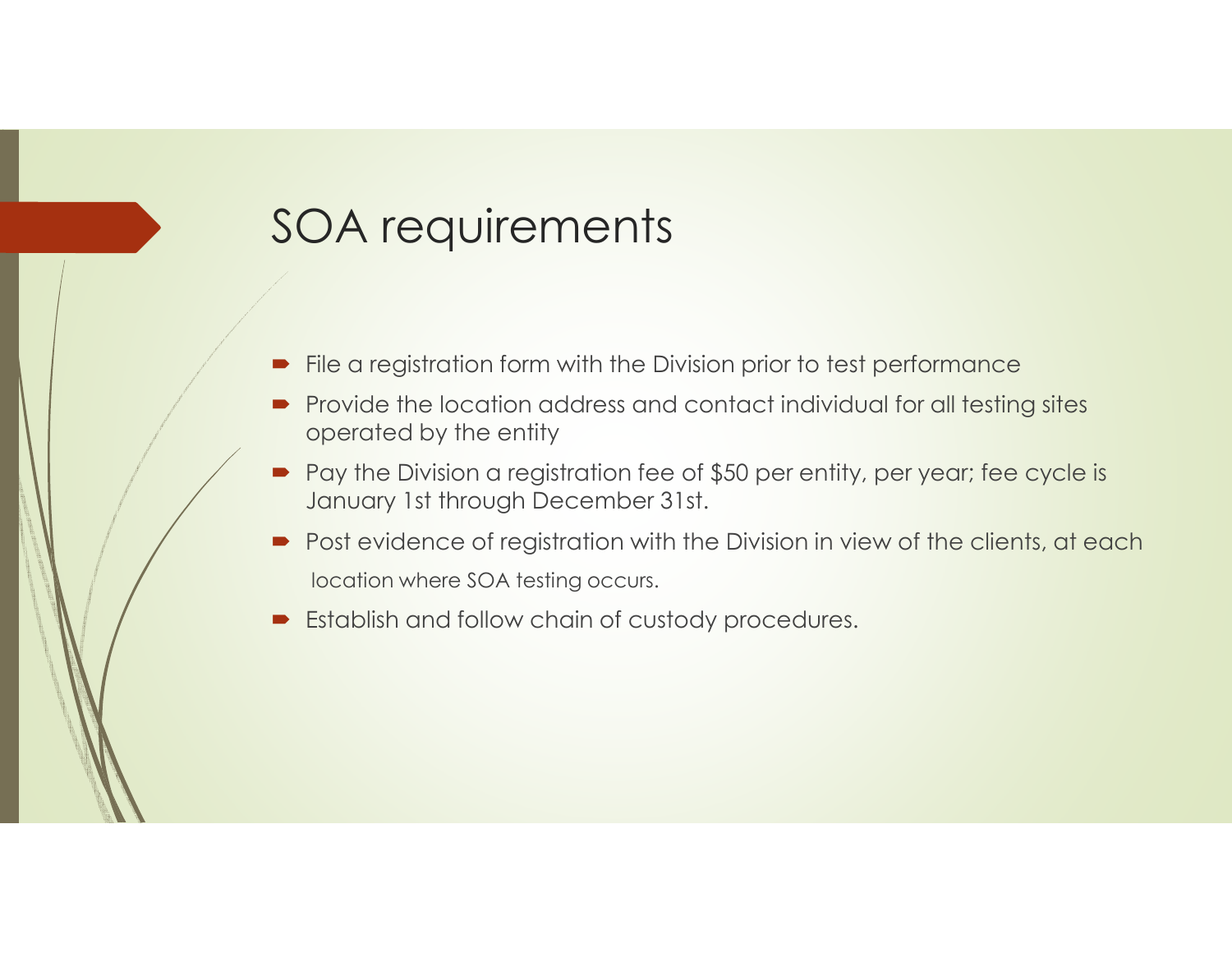### SOA requirements

#### **Submit the same specimen used to perform the drug screen**,

- For confirmation testing, if the test result may be used to deprive or deny<br>any client any employment or benefit or may athenyise result in adverse any client any employment or benefit or may otherwise result in adverse employment action (to a licensed clinical laboratory authorized by the Division to perform SOA confirmation tests).
- Assure that specimens sent to reference laboratories outside of Oregon for<br>Confirmation tosting are sent only to laboratories which moot ar exceed confirmation testing are sent only to laboratories which meet or exceed Oregon law.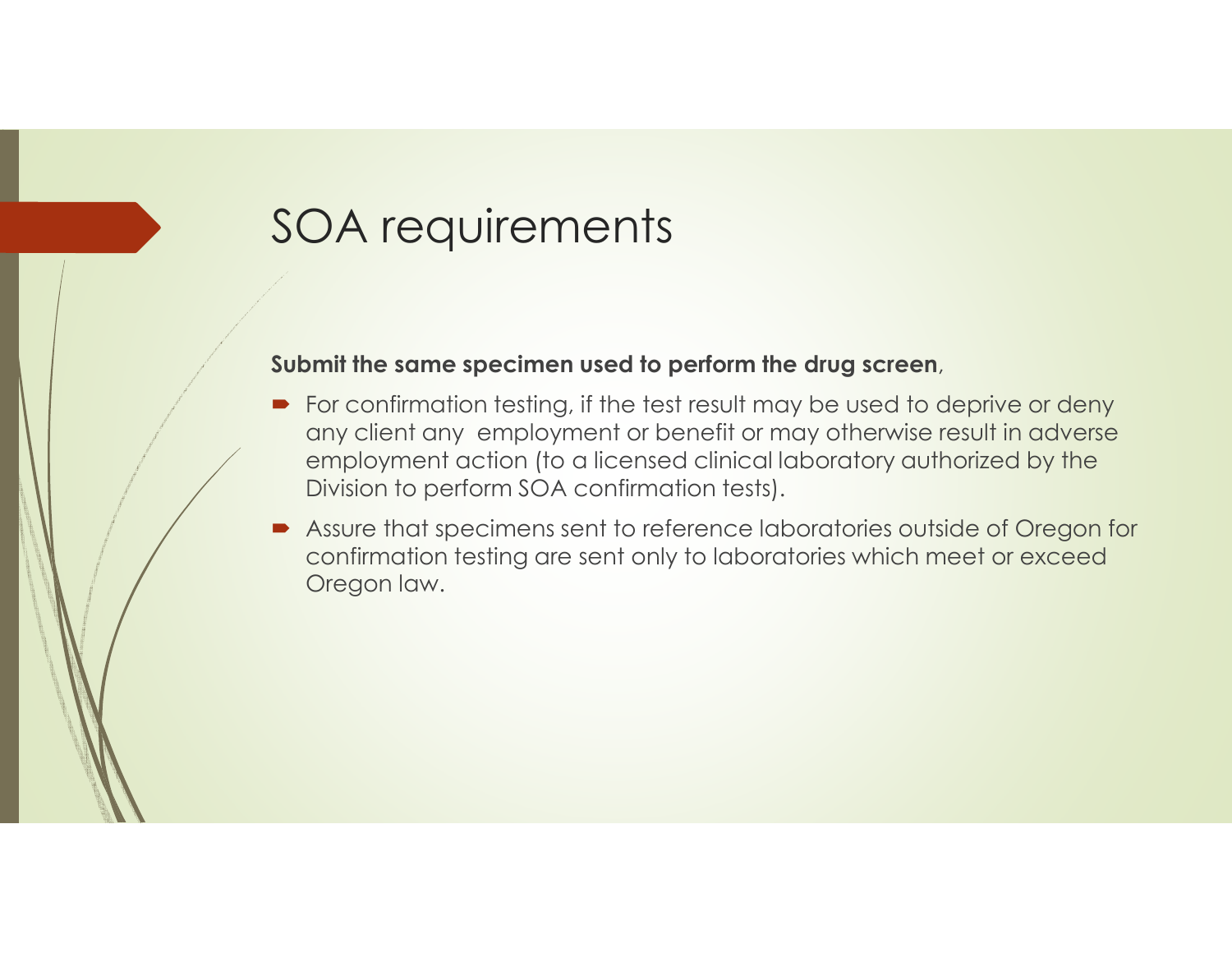### Summary

- The objective of the CLIA program is to ensure quality laboratory testing.<br>The exidence of compliance to the standards and conditions for quality. The evidence of compliance to the standards and conditions for quality laboratory testing is your documentation:
- -Training records of testing personnel
- -Monitoring storage temperature - room temp, refrigerator, freezer
- Tracking test kits, Quality Control and the lot number, expiration date for each.
- You represent the majority of the CLIA certificate holders, COW and PPMP<br>and have minimal "direct" eversiant and have minimal "direct" oversight.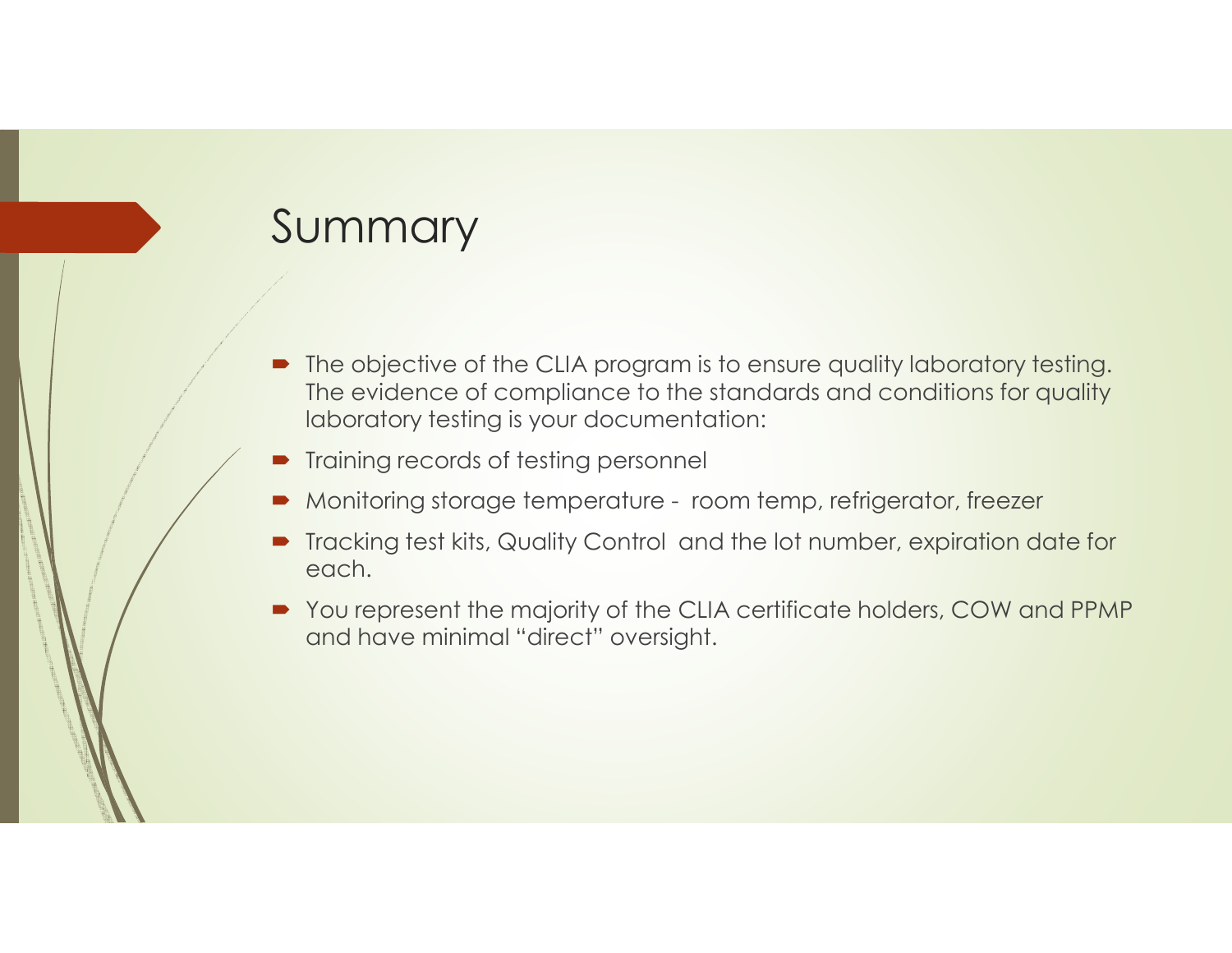#### summary

• You are the laboratory outside the walls. We are here to help you to ensure auglity laboratory tost results are reported for the entimal treatment quality laboratory test results are reported for the optimal treatment, assessment of health or a diagnosis for your patients.

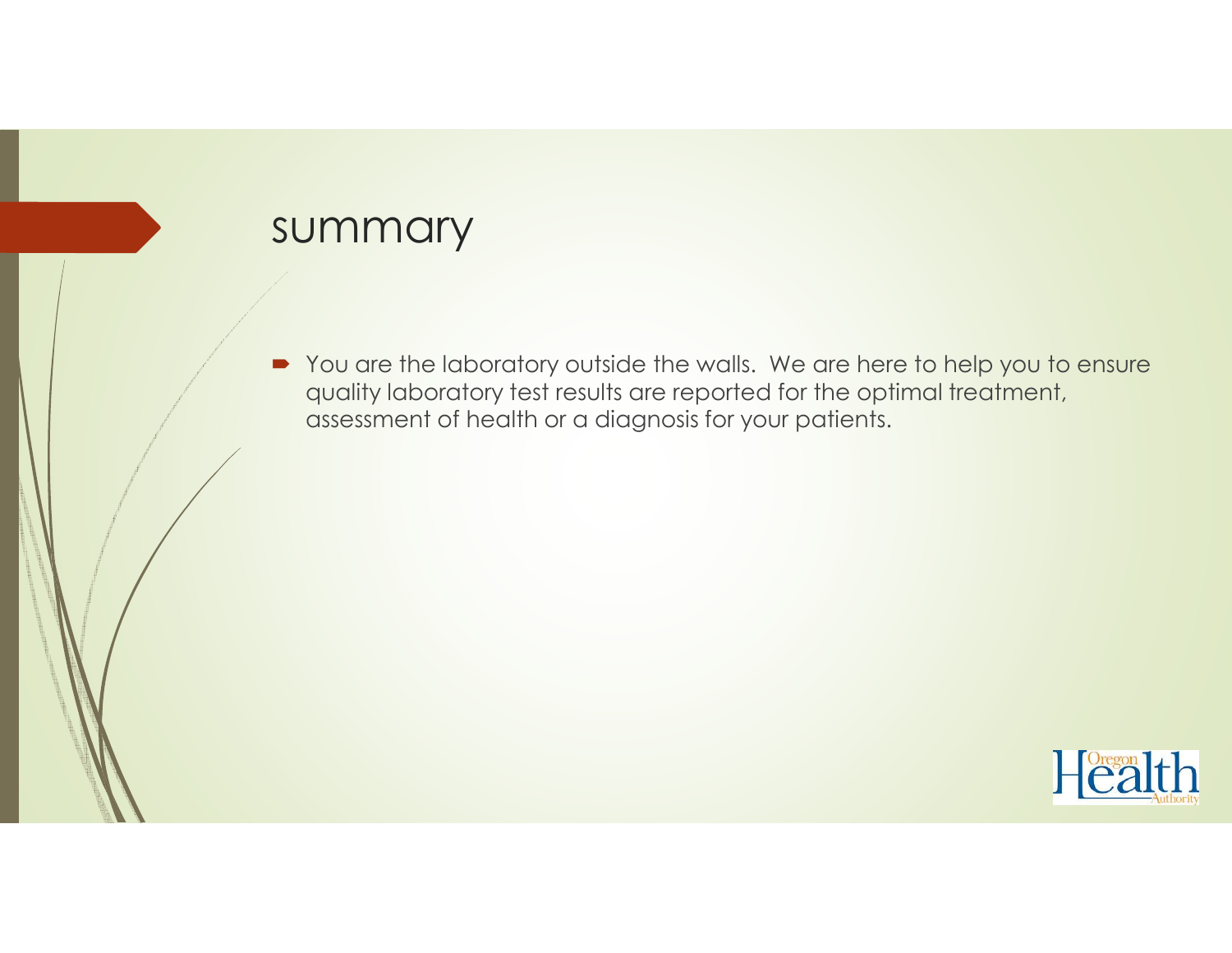### **Attachments**

**Attachments** LeadCare II package insert yellow high lighter

LeadCare II QC log form

CMS Brochure #10 Competency

State Surveyor check list

Laboratory Tool